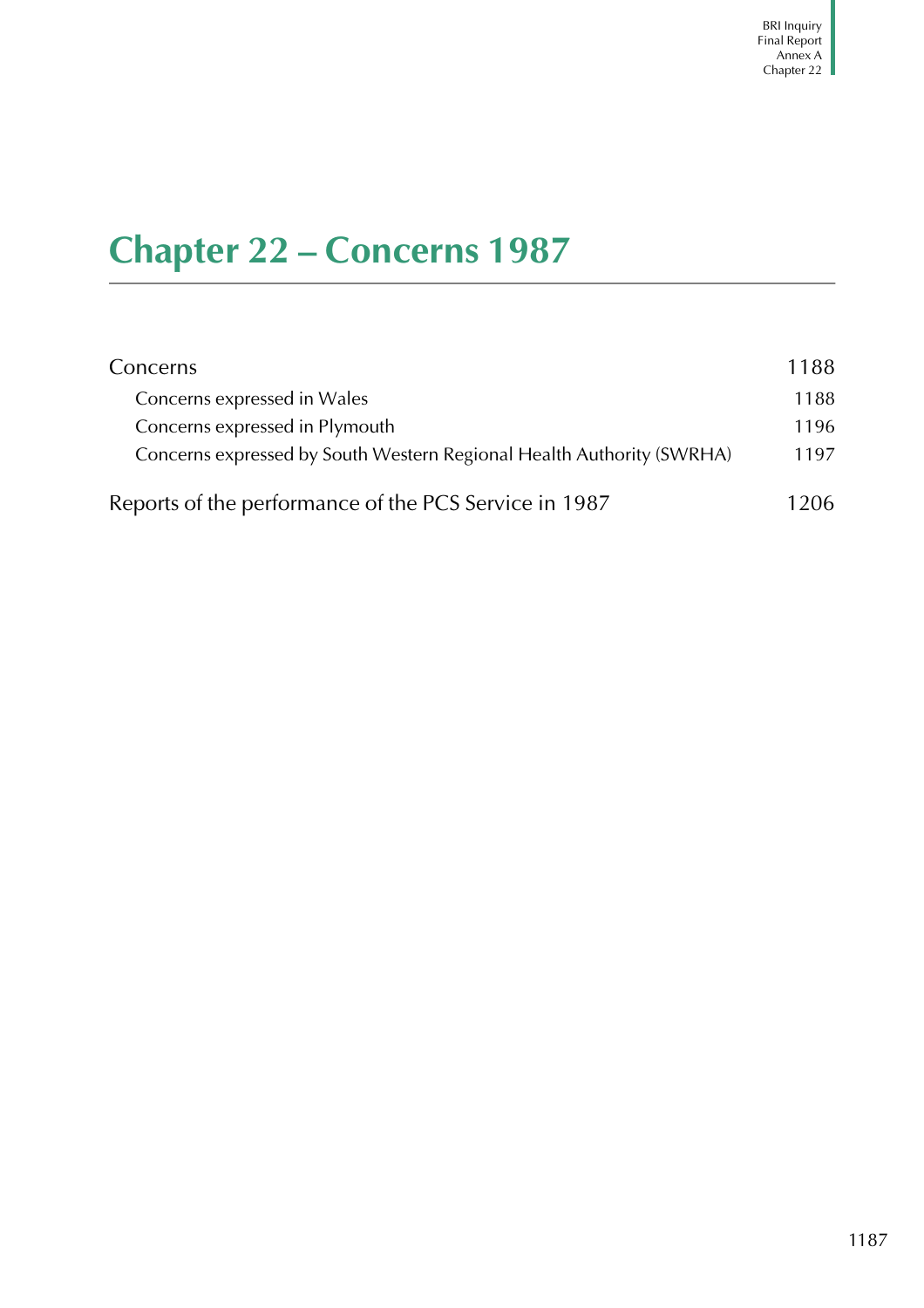### <span id="page-1-1"></span>Concerns

### <span id="page-1-0"></span>**Concerns expressed in Wales**

- **1** In the late 1980s the Children's Heart Circle in Wales (CHCW) had taken a lead in advocating to the Welsh Office the development of a comprehensive paediatric cardiac service in Wales.
- **2** Mr Peter Gregory, of the Welsh Office, wrote a minute for Ministers in which he described the Heart Circle as:

'… the Welsh arm of a national organisation representing the interests of parents of children with heart complaints and the patients themselves. It is well known for its charitable works and, through the Trust for Sick Children in Wales, is much involved in fund raising for the parents' accommodation to be built in association with the paediatric cardiac unit in Cardiff. The CHCW is not very cohesive, lacking a strong central focus, and its members are highly motivated people (most of them have children with heart problems). Accordingly, the CHCW is a volatile and outspoken Group and one heavily influenced to their way of thinking by clinicians in the cardiac unit in Cardiff.'1

**3** Mr Gregory added that the CHCW had been:

'… alleging that Welsh Office Ministers are dragging their feet about the provision of the paediatric cardiac unit and that, in an attempt to cut its cost, the highly specialised cardiac surgery for the newly born and children under 1 year has been dropped'.2

**4** In May 1987 Mr Neil Hall wrote a report for the CHCW entitled 'Meanwhile our Children are Dying'.3 The report supported the creation of a paediatric cardiac surgery unit in Cardiff. The report also included remarks about the paediatric cardiac service in Bristol:

'… a degree of concern has been expressed by independent, well-informed sources about the standard of operations carried out at the receiving centre at Bristol. It has been suggested that this concern is widely held. If we consider the referral practices of doctors in Wales now and in the past, it is apparent, at least, that doctors without a vested interest in any particular receiving centre (they used to work there, for example) are less inclined to refer to Bristol than might be expected, given that it is much nearer than any of the other centres. Some parents have actually asked that their children not be referred to Bristol for surgery, preferring to travel to London.

WO 0001 0315; minute dated 18 August 1987 from Mr Gregory to Ministers

<sup>2</sup> WO 0001 0315; minute dated 18 August 1987 from Mr Gregory to Ministers

<sup>3</sup> WO 0001 0361; *'Meanwhile our Children are Dying'*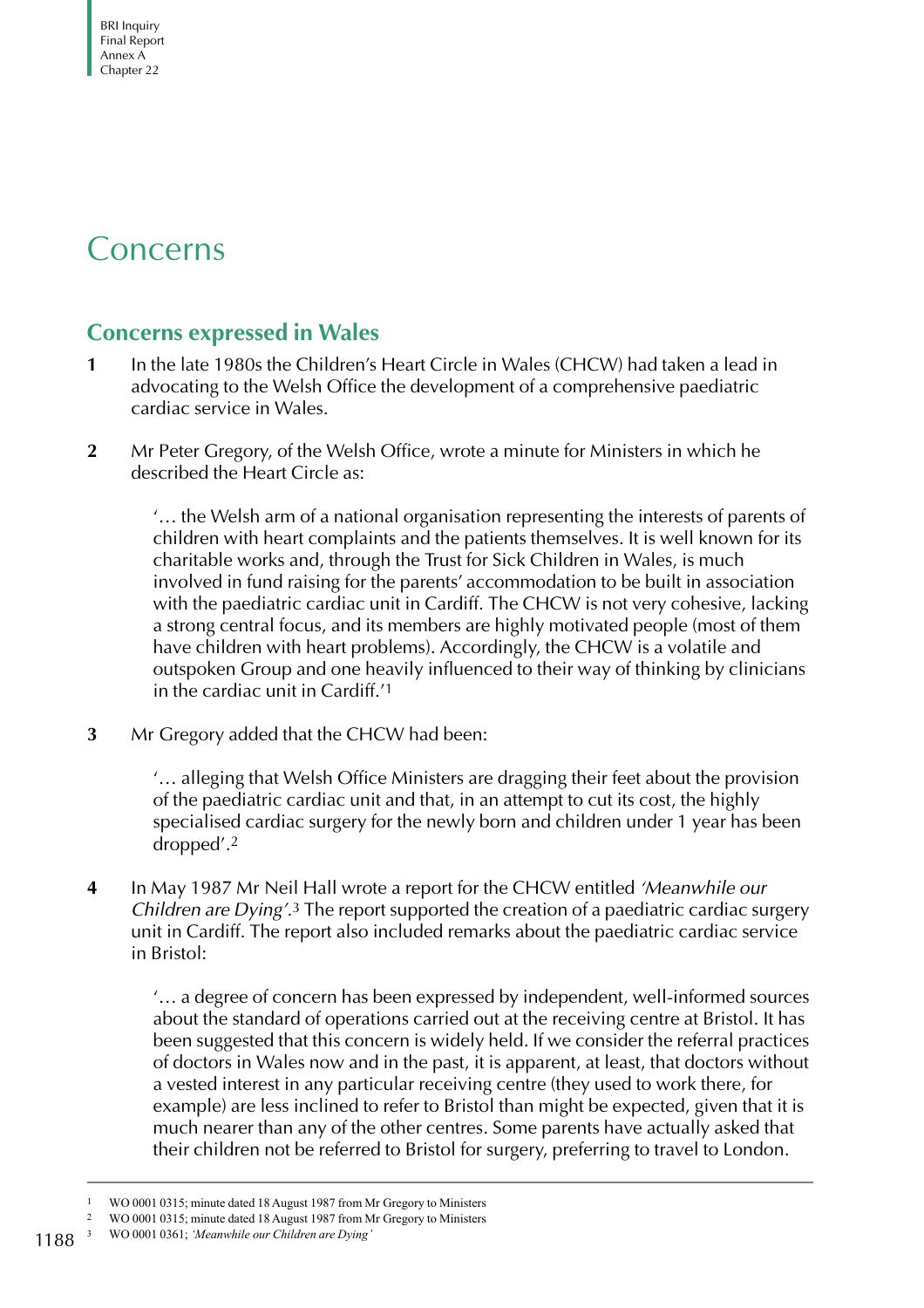It has also been suggested that, in other areas, cases that might have been appropriately referred to Bristol have been referred elsewhere. In the absence of other explanations, these observations seem to confirm the suggestions that concern is widely held. It cannot be stressed too strongly, however, that such information in no way represents "hard evidence" and the author does not suggest that it does. Nevertheless, in view of the critical nature of its subject matter, and the increasing likelihood that cases from Wales will be referred to Bristol … sufficient concern has been expressed for questions to be asked.'4

- **5** Mr Gregory described the report in his minute for Ministers as: 'a highly partial, very emotive, frequently inaccurate and barely concealed piece of journalistic propaganda'.5
- **6** Dr Hyam Joffe told the Inquiry that Mr Hall's report contained 'extraordinary and outrageous statements' about Bristol.6
- **7** Dr Joffe went on:

'… the Heart Circle itself decided to reject the document as coming from them as a Group, and that it was Neil Hall's own specific view.'7

**8** On 16 June 1987 BBC Wales broadcast a television programme entitled 'Heart Surgery – the Second Class Service'. In the course of the programme's support for a paediatric cardiac surgery unit in Wales, criticisms were made about Bristol. In particular, Mr Hall said in interview:

'We have heard – always off the record – from a number of informed sources that questions ought to be asked about the standard of care that Bristol could provide … observation of the referral practices of doctors in South Wales and in Bristol's own area would seem to confirm that there are reservations within the specialist field of paediatric cardiology about using Bristol in the future as a regional centre for South Wales.'8

**9** In the course of interviewing Mr John Gray, then Administrator, Legal Services, Bristol & Weston District Health Authority (B&WDHA), the interviewer suggested that the Bristol Royal Infirmary (BRI) was not receiving patients from Wales because of doubts regarding the service.

<sup>4</sup> WO 0001 0361; *'Meanwhile our Children are Dying'*

<sup>5</sup> WO 0001 0315; minute dated 18 August 1987 from Mr Gregory to Ministers

<sup>6</sup> T90 p. 99–100 Dr Joffe

<sup>7</sup> T90 p. 100 Dr Joffe

<sup>8</sup> *'Heart Surgery – the Second Class Service',* BBC Wales 1987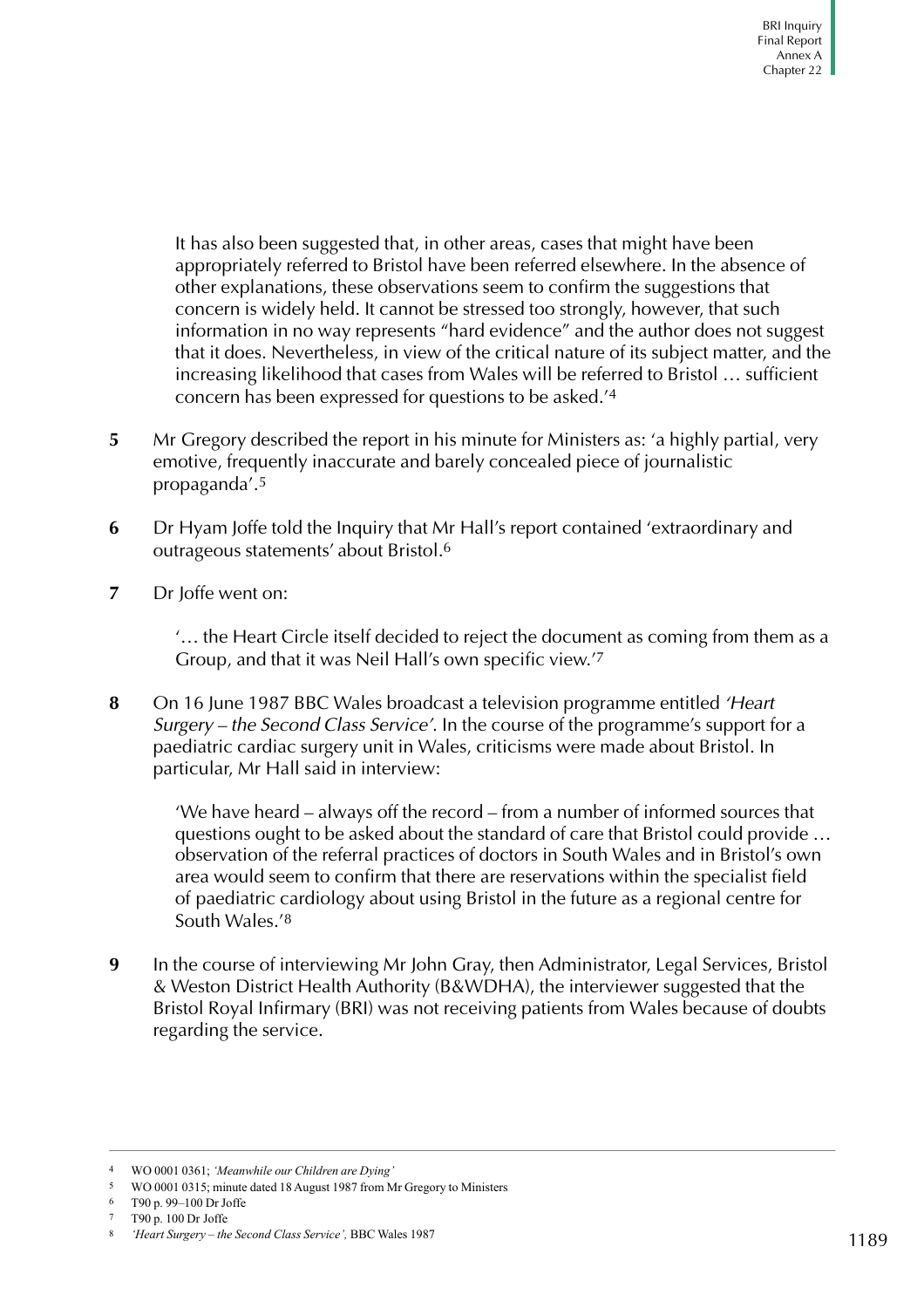#### **10** Mr Gray replied:

'Different consultants decide to refer patients to different parts of the country for various reasons and because a consultant in this region decides to send a patient elsewhere does not mean that he is criticising our Unit, it may be that the patient has had previous investigations or that that consultant or general practitioner has personal links with another centre and wants to send the patient there.'9

**11** To the observation that 'Consultants have told us they wouldn't send their own children there', Mr Gray replied:

'Well that's not the view of independent assessors. Independent assessors have looked at the results of this Unit and found that each year is average and above average in many respects. Its mortality is very low and it has been considered by the supra regional committee to be a very good unit to develop for a supra regional purpose.'10

**12** The Inquiry asked Mr Gray to comment on this interview and received the following response from the solicitors to the United Bristol Healthcare NHS Trust (UBHT):

'I refer to your letter of 6 May 1999 concerning Mr Gray's interview for BBC Wales in 1987. Mr Gray's comments are as follows. First, as you know, he no longer works in the capacity of the Trust's Public Relations Officer and ceased exercising those functions approximately five years ago.

'At the time, in 1987, Mr Gray states that he would have been supplied with a brief by the then Chief Executive Dr John Roylance. He then acted in the capacity of spokesman for the Health Authority, working from the brief he had been given. In essence, he said what he had been told to say. Therefore, his quoted comments do not reflect either independent knowledge or his personal views. Mr Gray has no absolute knowledge of this interview after all these years.'11

**13** In response to the programme, Mr Wisheart, Mr Dhasmana, Dr Jordan and Dr Joffe wrote a joint (undated) letter to 'the Editor', which took issue with the programme's comments about Bristol:

'Sir – In a BBC Wales television programme screened on 16th June 1987 on the subject of cardiac facilities in Wales, certain allegations were made about the standard of paediatric cardiac surgery in Bristol.

11 UBHT 0349 0010 UBHT

1190

<sup>9</sup> *'Heart Surgery – the Second Class Service',* BBC Wales 1987

<sup>10</sup> *'Heart Surgery – the Second Class Service'*, BBC Wales 1987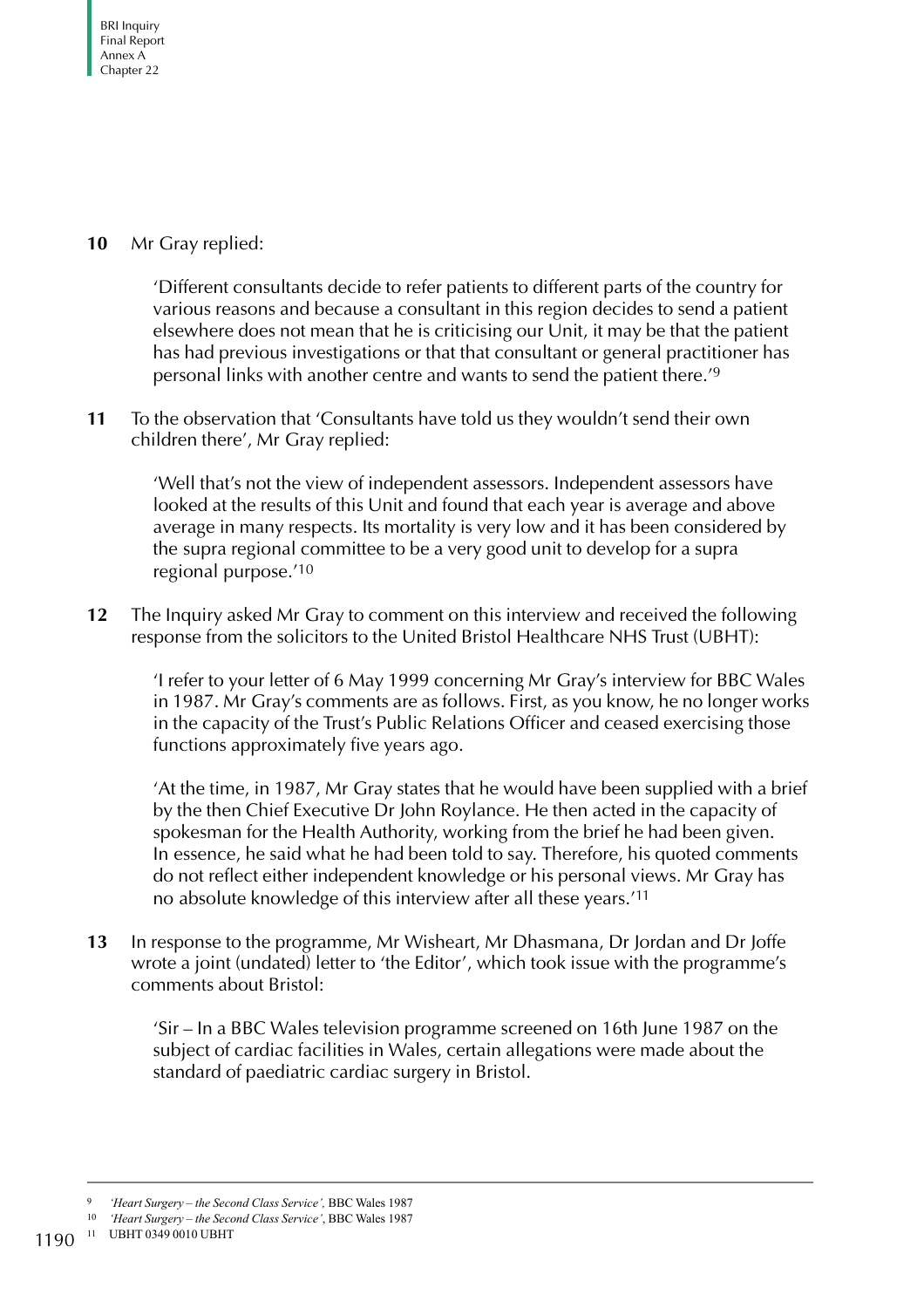'These allegations are totally unfounded. In fact, the outcome for operations in children performed in this unit during the period 1984–1986 is equivalent to the UK national results for 1984 (latest available data), and better for certain conditions. This is true for both open- and closed-heart surgery, and for critically ill new-borns and infants as well as for older children. We wish to set the record straight and, particularly, to allay the anxieties of families whose children are currently being treated in Bristol, or may receive attention there in the future.'12

**14** On 3 August 1987 the four clinicians also wrote a letter to Dr D Chamberlain, Chairman of the Cardiology Committee of the Royal College of Physicians. The Cardiology Group of the Royal College of Physicians had been asked by the Welsh Office to report on the development of cardiological services in Wales. The Bristol clinicians were of the opinion 'it is inevitable that the work of our unit will be considered in the Inquiry'.13 The clinicians wrote:

'… Firstly, it should be recognised that children with heart defects have been referred to Bristol from various parts of South Wales, especially from neighbouring Gwent, from as long ago as the late 1960s and early 1970s. There has been a steady increase in referrals since then, with a rapid rise in the number of neonates and infants needing acute attention since the designation of Bristol as a supraregional centre in 1984. Since the unfortunate death of Dr LG Davies last year, the Bristol paediatric cardiologists have been invited to run joint clinics locally and these are now held in Abergavenny, Newport, Haverfordwest and about to be in Swansea and Carmarthen. It is emphasised that these invitations were totally unsolicited; the initiatives have all come from the paediatricians in Wales and must reflect satisfaction with the service offered to the acutely ill patients, mainly infants, in the past.

'Secondly, it was the Welsh Office which made an approach to ourselves and the Bristol and Weston Health Authority to explore the financial and other implications of the provision of a supraregional service for neonates and infants. The medical and managerial staff of the Bristol and Weston Health Authority have expressed their readiness to respond positively to the Welsh Office recommendation, in the hope that a joint Bristol/Cardiff service could be developed appropriate to the population of the South Western Region and South Wales. Of course, final decisions about the provision of services for children in Wales must rest with the Welsh authorities and medical advisors, and we would agree that individual doctors should retain the right to make referrals to a unit of their choice, but we would expect any policy decisions to be made on the basis of fact and not misinformation …

12 UBHT 0194 0022 13 UBHT 0133 0029; letter dated 3 August 1987 to the Royal College of Physicians from the Bristol cardiologists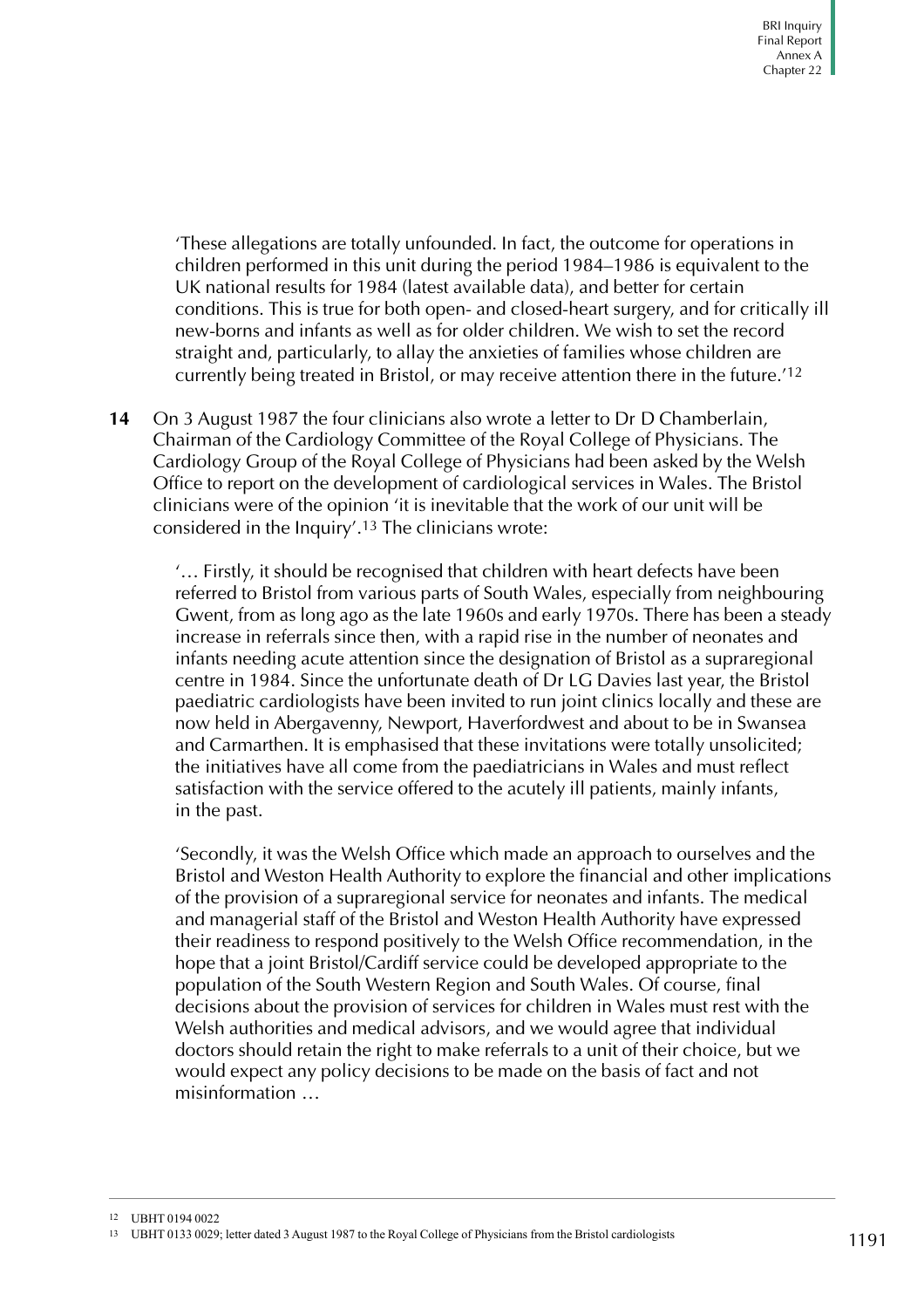'Thirdly, and apparently related to the above recommendation, the Bristol Paediatric Unit has been subjected to a campaign of vilification, and the word is chosen advisedly, which we find quite extraordinary and very sad. To illustrate this, and without wishing to elaborate at this stage, the following is quoted from a document written under the auspices of the Welsh Heart Circle in Cardiff, who have no direct contact with Bristol, and circulated to the other local committees in Wales, which do include many families whose children have been treated in Bristol. Many of these comments were repeated verbatim in a television programme entitled "Heart Surgery – the second class service", screened on 16th June 1987 in the BBC Wales series "Week in, week out":

'"However, a degree of concern has been expressed by independent, wellinformed sources about the standard of operations carried out at the receiving centre at Bristol. It has been suggested that this concern is widely held. If we consider the referral practices of doctors in Wales now and in the past, it is apparent, at least, that doctors without a vested interest in any particular receiving centre (they used to work there, for example) are less inclined to refer to Bristol than might be expected, given that it is much nearer than any of the other centres. Some parents have actually asked that their children not be referred to Bristol for surgery, preferring to travel to London. It has also been suggested that, in other areas, cases that might have been appropriately referred to Bristol have been referred elsewhere. In the absence of other explanations, these observations seem to confirm the suggestions that concern is widely held. It cannot be stressed too strongly, however, that such information in no way represents 'hard evidence' and the author does not suggest that it does. Nevertheless, in view of the critical nature of its subject matter, and the increasing likelihood that cases from Wales will be referred to Bristol, sufficient concern has been expressed for questions to be asked."

'And later in the document, "Given the questions raised about surgery in Bristol, this" (the recommendation to use Bristol as a receiving centre) "is a very distressing development. The notion that any deficiency that might exist in Bristol would be attended to by practising on Welsh cases is not only ethically chilling but untenable." (The full document is available for perusal if required.)

'It is stressed that these sections form part of a long and highly emotive plea for improved paediatric cardiac services in Wales, which aim we would fully support, but it is nonetheless damning of Bristol for all that. The undermining effect on the trust and confidence which should exist between doctors and the parents of children who are or have been patients in Bristol can be imagined. In an attempt to counter the effect of the television programme, several aggrieved parents spontaneously wrote letters to the Welsh Press in support of Bristol. We, too, felt obliged to seek publication of a letter in the Welsh press, indicating that the allegations made against Bristol regarding surgical results are totally false.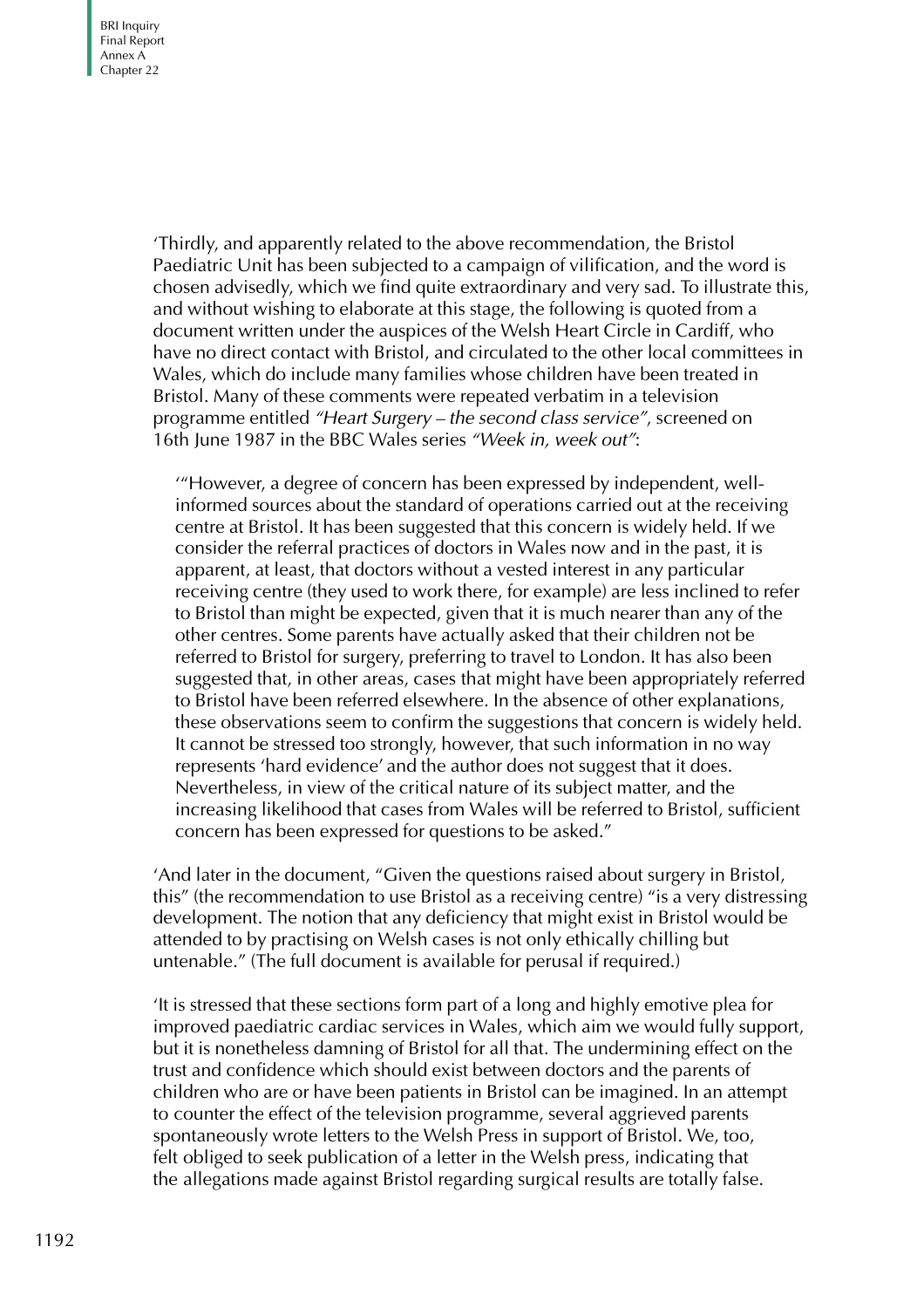'A summary of the results in Bristol in the period 1984–1986 compared with national figures for 1984 (the latest available) is enclosed for your information.

'However, the most distressing aspect of this affair is the fact that much of the information in this document, including the allegations about the service in Bristol, emanates from "three consultant cardiologists of such qualification, experience and present position to be well placed to make such judgements". This was suggested in the document, but stated categorically by its author in a subsequent letter in reply to a parent. It seems, therefore, that this view is widespread and, we believe, based on ignorance of the facts, since there has been no recent inquiry into the actual status of the facilities (better than most, in our view) or the surgical results (which are at least equal to those achieved by other paediatric units). We can think of no motive, other than one of medical political gain, to account for this deliberate and calculated campaign to denigrate a supraregional unit which is showing sustained growth in the number of patients treated, a steady improvement in the results achieved, and which is highly respected in paediatric and other circles throughout the South West Region, and indeed, in most parts of South Wales …

'Despite our sense of outrage, it was our wish that this issue should have been contained, but it must now be brought to your attention since you and your committee are bound to be given various opinions regarding the Bristol service during your forthcoming investigations in Wales. There is also the risk that the adverse publicity already given to the Bristol service will be spread further and it is, naturally, our wish that this should be avoided and that any potential conflict between medical colleagues should be settled within the profession, if at all possible. We believe that the issue should be resolved on the basis of facts, and hope that you and your committee will use your good offices to this effect. From our part we are keen to provide you with all the detail you require, and would be happy for you to send a copy of this letter to Professor A Henderson if you wish.

'We should like to invite you or your representatives to visit Bristol to see what the facilities are like and to establish the facts. We look forward to hearing from you and hope that your intervention will facilitate a satisfactory resolution of this problem.' 14

**15** Dr Joffe was asked about the joint letter of 3 August 1987 and told the Inquiry:

'Yes, I wrote this letter …'.15

14 UBHT 0133 0029 – 0031; letter dated 3 August 1987 to the Royal College of Physicians from the Bristol cardiologists

15 T90 p. 102 Dr Joffe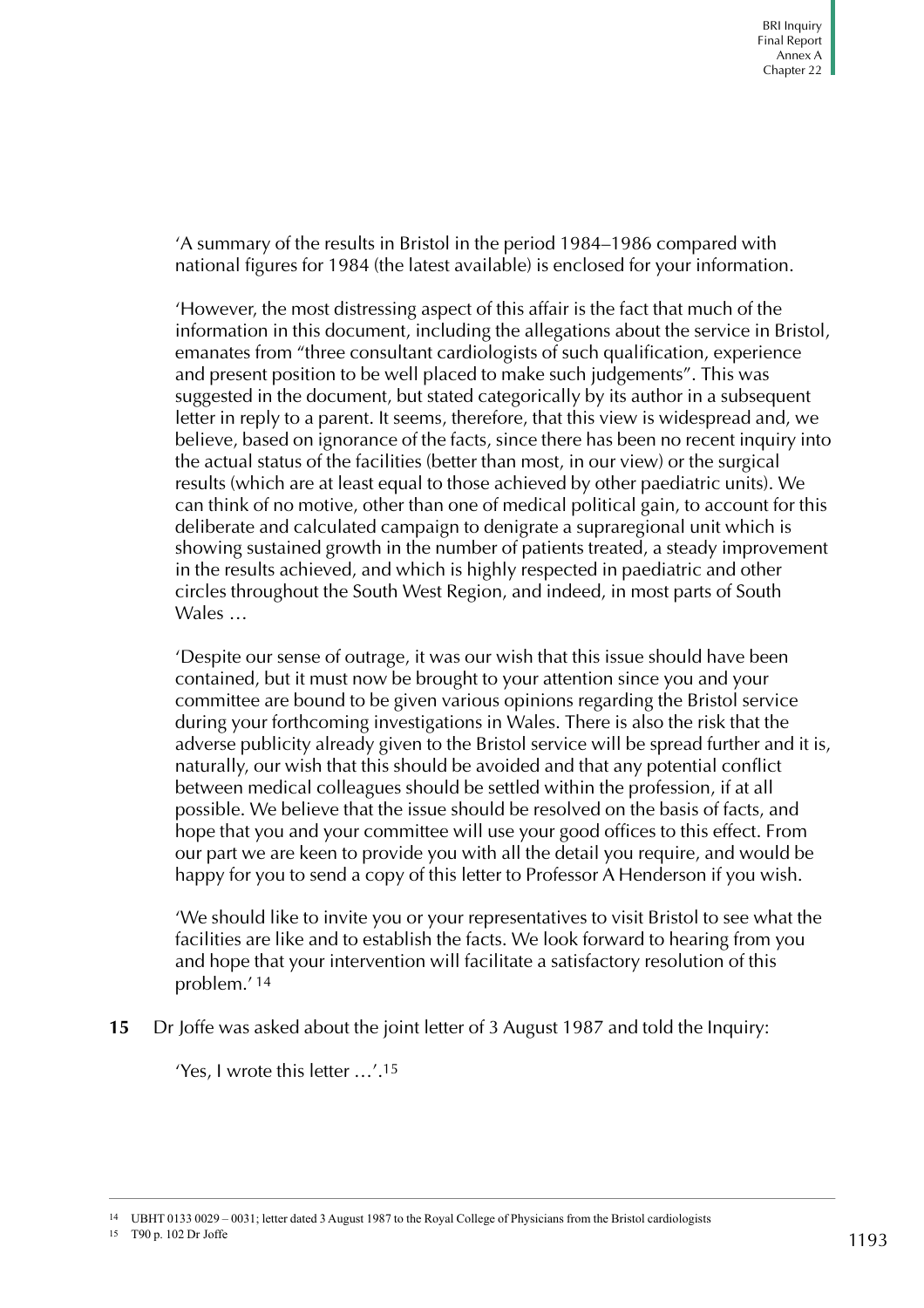**16** He went on, in the following exchange:

'Q. Did you think that somebody in the Bristol Unit was possibly passing information to others?

'A. No, I do not believe this was based on Bristol information.

'Q. This was somebody within the medical world?

'A. Yes. … I cannot point a finger, I have some ideas, but I am unable to point to an individual or several individuals.'16

- **17** Dr Joffe was asked by Counsel to the Inquiry about some of the claims made for Bristol in the letter of 3 August 1987. In particular, he was asked about the claim that Bristol's surgical results were 'at least equal to those achieved by other paediatric units'.
- **18** Dr Joffe said:

'I believe, to be honest, that that was a partial overstatement on my own part because of my passion at the time. But I believed that they were in fact roughly equal to those of other units using the relatively imprecise data that we had at our disposal at that time, and that was the belief in the Unit, I believe, that we were doing pretty well the average of what others were doing but there were a couple of conditions, two or three maybe, where we were not doing as well as we felt we ought to.'17

**19** Dr Joffe also told the Inquiry that:

'It was at that time, 1987, that Mr Wisheart talked to me on one occasion, as I think I put it in my statement, on the way back from a joint clinic in one of the centres, probably Exeter, that we had got to the point where we needed to move up a gear in order to improve the service and that the means of doing so was to appoint a fulltime paediatric cardiac surgeon and that the opportunity might become available through funding from the British Heart Foundation of a Chair in Bristol which he at no time thought otherwise than that it would be allocated to a children's paediatric cardiac surgeon.'18

**20** Mr Dhasmana told the Inquiry that in his view the criticisms of Bristol from those in Wales were made as part of a determined campaign to establish a paediatric cardiac centre in Cardiff. He told the Inquiry:

<sup>16</sup> T90 p. 102 Dr Joffe

<sup>17</sup> T90 p. 103 Dr Joffe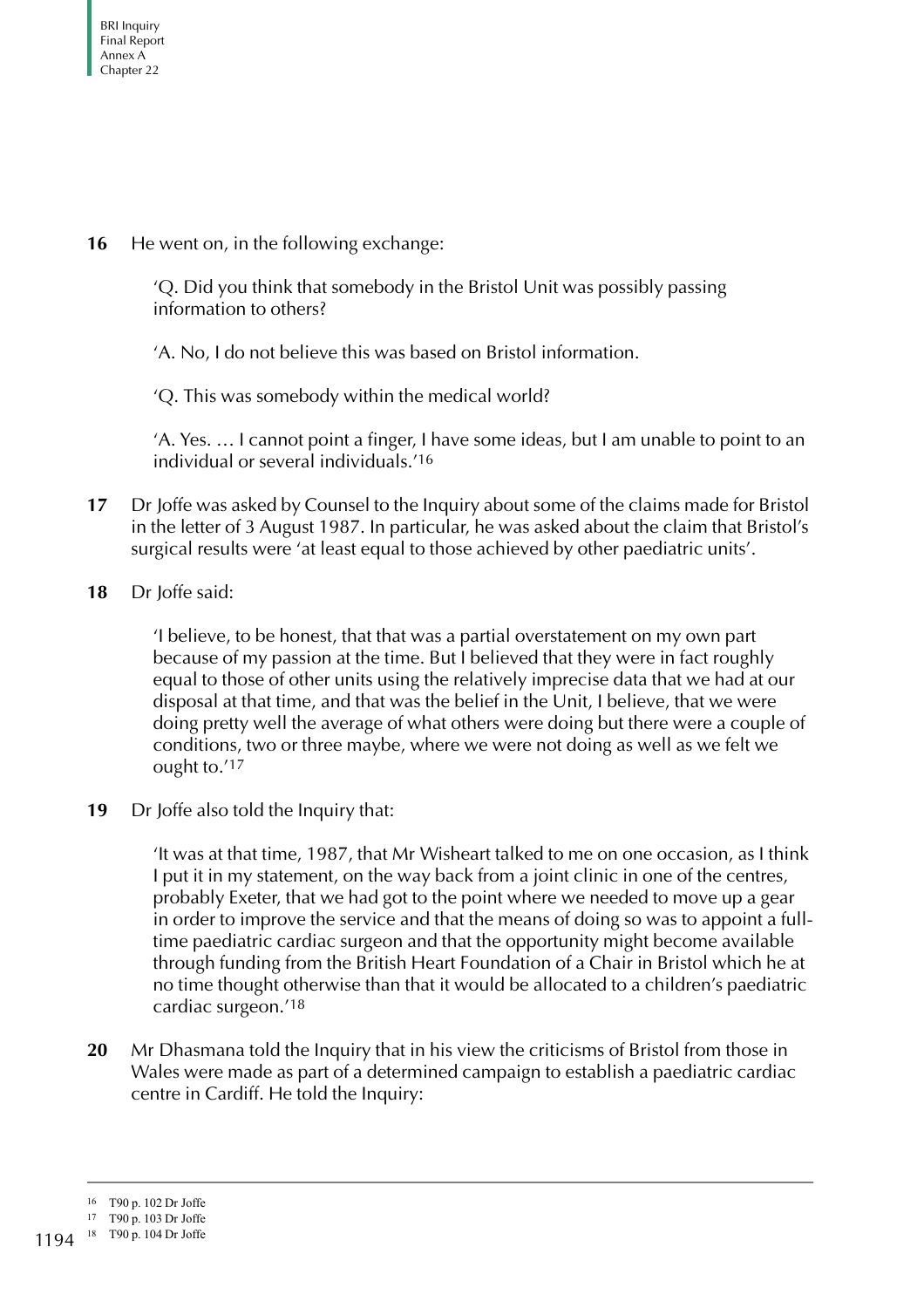'… the problem in a way was that there were too many cardiologists coming from different parts of the country running their clinic in Wales, and I felt they came out a bit more aggressive in 1986 in order to establish their unit. That is my personal feeling: to attack the nearest and closest to get their own service, really. And I feel that that was probably the emotive part behind all these things. We in Bristol always supported a move to Cardiff – to facilitate their development of paediatric cardiac surgery, but at the same time, were anxious that we are so close by, there are not so many cases, we would have to support each other.<sup>'19</sup>

**21** Dr John Roylance, District General Manager of the B&WDHA at the time, told the Inquiry that he had no memory of the letter of 3 August 1987 nor the events to which it related:20

'… I think if this had been brought to my attention at that time I would remember it now and I have no memory of it at all.'21

**22** Mr Wisheart wrote to Mr Gray on 22nd December 1987, sending copies to Dr Jordan, Dr Joffe and Mr Dhasmana. He referred to a letter from a solicitor, Mr Robert Johnson, to Mrs Bennett of the CHCW of 16th June 1987.22 Mr Wisheart's letter stated:

'The tenor of that [Mr Johnson's] letter is that while proceedings against the Heart Circle are possible it is not our wish, and in order to enable us not to take proceedings against them we require the following:-

'(i) that the paper is amended;

'(ii) that we are told to whom the paper was circulated, and perhaps most importantly an expression of our concern that the parents of children in Wales due to be operated in Bristol will have their confidence in the service undermined. One must add to that that Mr Hall, either in his personal capacity or on behalf of the Children's Heart Circle in Wales, used some of that defamatory material in the BBC programme screened on 16th June 1987. Bearing in mind these basic considerations, the letter [in reply] dated 13th November seems to be severely deficient, in effect it is saying that the references to Bristol have been omitted and that it was not publicly distributed. I believe therefore that they need to be reminded that what we are still trying to do is to avoid taking legal proceedings against them and that in order to do so they need to be much more frank about the distribution of the paper. It is certainly our understanding that unless the committee includes a very large number of members of the Heart Circle its circulation was not restricted to the committee and we need them to provide us with names and addresses. I believe they should also be challenged with the fact that this material was used on the BBC programme, and that whether Mr Hall was acting personally

<sup>19</sup> T84 p. 40–1 Mr Dhasmana

<sup>20</sup> T88 p. 51 Dr Roylance

<sup>21</sup> T88 p. 52 Dr Roylance

<sup>1195</sup> <sup>22</sup> A copy of that letter was not available to the Inquiry: Mr Johnson of Osborne Clarke, solicitors, was writing on behalf of the cardiologists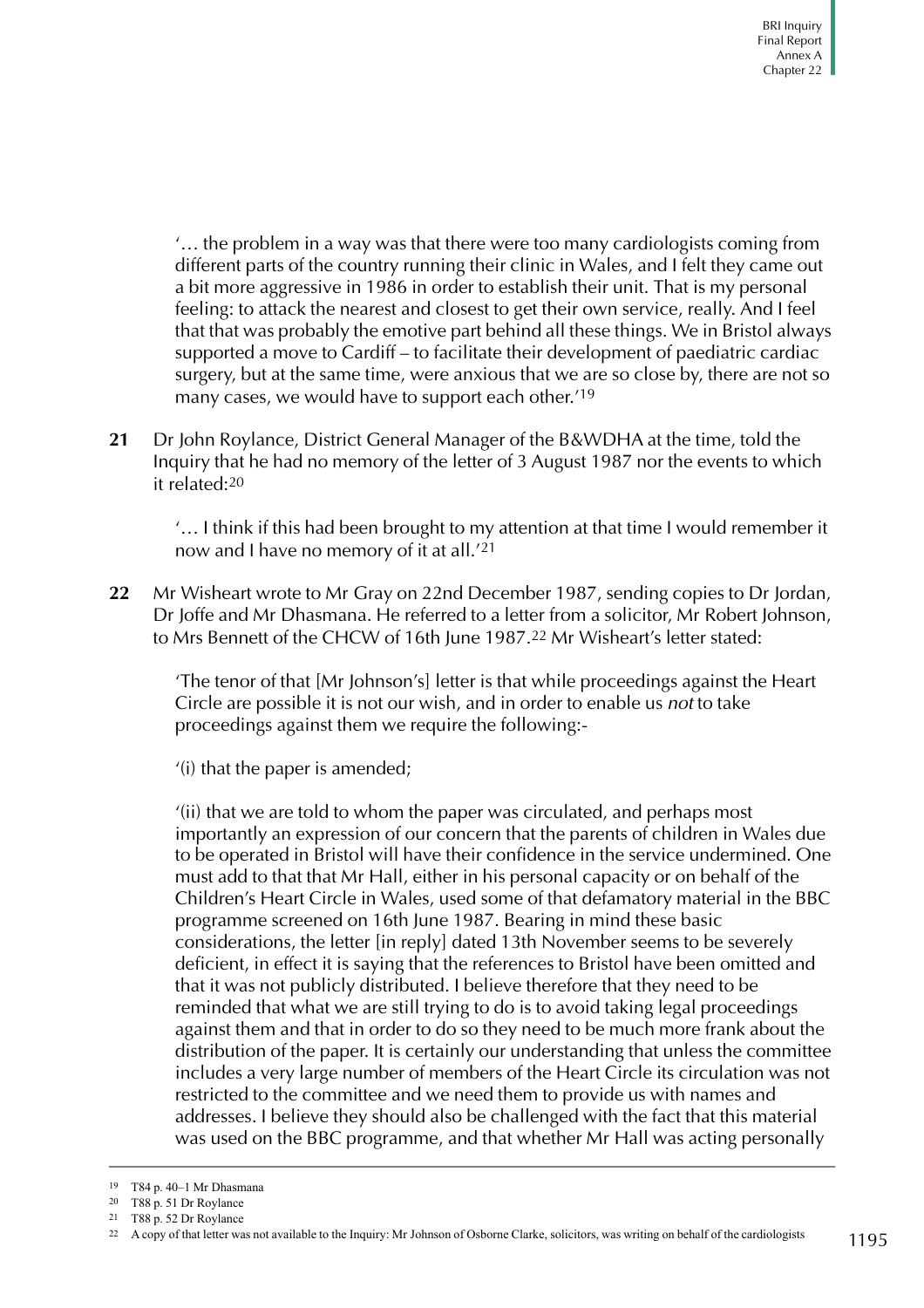or on behalf of the committee, he was using material which the committee had asked him to compile. Finally, they have made no suggestions as to how to counteract any undermining of confidence which might have taken place in the minds of parents in Wales. In all I think that further pressure should be brought on them to take this a good deal more seriously than they have done to date.'23

**23** Dr Roylance told the Inquiry that he was not aware at the time that legal advice was being sought in relation to a possible action for defamation. He said:

'I am quite calm in not knowing about it. Saying whether I expected to know about it, no, I think the legal department worked closely with doctors on professional matters and I would only be invited to involve myself if it became a managerial issue.'24

**24** Dr Roylance went on to say that if it came to the point at which there was a need to commit resources (for example, money to fund a legal action) then:

'… I think I would have been told …'.25

**25** He added:

'… I do not think this in fact is a letter about the hospital taking umbrage but about clinicians taking umbrage about what is said about them. I certainly was not advised to address the view that the hospital was being improperly maligned.'26

#### <span id="page-9-0"></span>**Concerns expressed in Plymouth**

- **26** Professor George Sutherland was a cardiologist at Southampton General Hospital from 1983 until 1987. He told the Inquiry that at some time in 1986–1987 his colleague Dr Barry Keeton was contacted by Dr Perham, a consultant paediatrician at Derriford Hospital, Plymouth.
- **27** Professor Sutherland stated in his written evidence to the Inquiry:

'[Dr Perham] expressed concern to Dr Keeton that the surgical results for complex congenital heart disease in the Bristol centre were worrying him and asked if it would be appropriate for the Southwest region to send complex cases to the surgeons in Southampton where the surgical results were documented and appeared substantially better. Dr Keeton discussed the problem with me and we decided to set up a clinical service for the Southwest region … This involved one of us performing a monthly clinic in Plymouth General Hospital and the surgical cases who were complex being subsequently referred to Southampton General Hospital. Dr [Perham] and his other paediatric colleagues wished to continue to try

<sup>23</sup> UBHT 0209 0012

<sup>24</sup> T88 p. 53 Dr Roylance

<sup>25</sup> T88 p. 54 Dr Roylance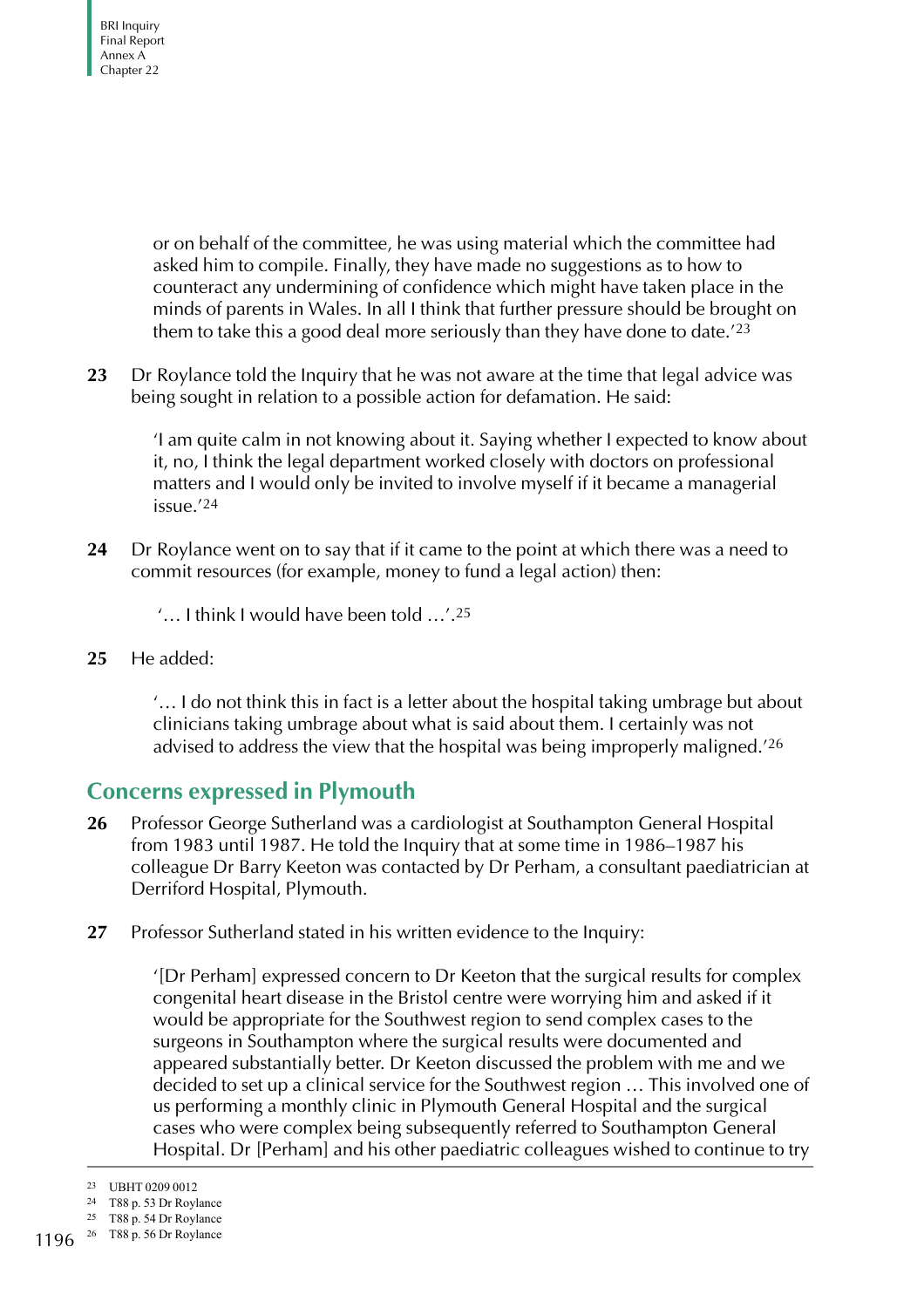to support the Bristol centre and continued to send their non-complex cases for surgery there.<sup>'27</sup>

#### <span id="page-10-0"></span>**Concerns expressed by South Western Regional Health Authority (SWRHA)**

**28** Miss Catherine Hawkins, Regional General Manager for the SWRHA 1984–1992, told the Inquiry that she had concerns about the Bristol cardiac surgical service in the late 1980s. They were focused upon the adult cardiac service and largely, but not exclusively, on waiting times and throughput.28 They were explored in the following exchange:

'Q. You tell us in your statement, words to the effect that for some time before 1989 you had heard or had some concern that cardiac surgery in Bristol was not up to scratch.

'A. It was a fact that at district reviews in the north and the south of the county, DGMs advised us not always formally in a meeting but sometimes at lunch afterwards that they had cardiologists who were not happy with the Bristol Unit. Part of that, they thought, might be historical because people had been used to sending patients to the Brompton and to Oxford, but partly they thought that there was a general dissatisfaction with outcomes, whether operations were done in time, whether the patients waited too long, but they could not be specific and their cardiologists would not come forward to make statements.

'Q. Can I put flesh on this? These were conversations that you had not just in the formal review but around it?

'A. Yes.

'Q. Because if one looked to the formal review, was the formal review minuted?

'A. If it was raised as an issue, if we were having a dialogue about cardiac surgery and a concern was expressed, then it may well have been minuted, but again, in those days, it was very difficult, unless you had evidence, to name or shame a doctor.

'Q. At least the general position, appreciating that cardiac surgery may be slightly unusual because of the cardiothoracic register, but the general position was that you would know that you had not got chapter and verse to go on because that was the defect in the information systems at the time?

'A. Yes. We had a hint that — we had hints, but we also had a situation where cardiologists who were dissatisfied were still referring.

<sup>27</sup> REF 0001 0149; letter from Professor Sutherland

<sup>&</sup>lt;sup>28</sup> It will be recalled that the service at the BRI was for adult and paediatric patients. The impact of one on the other is a recurring issue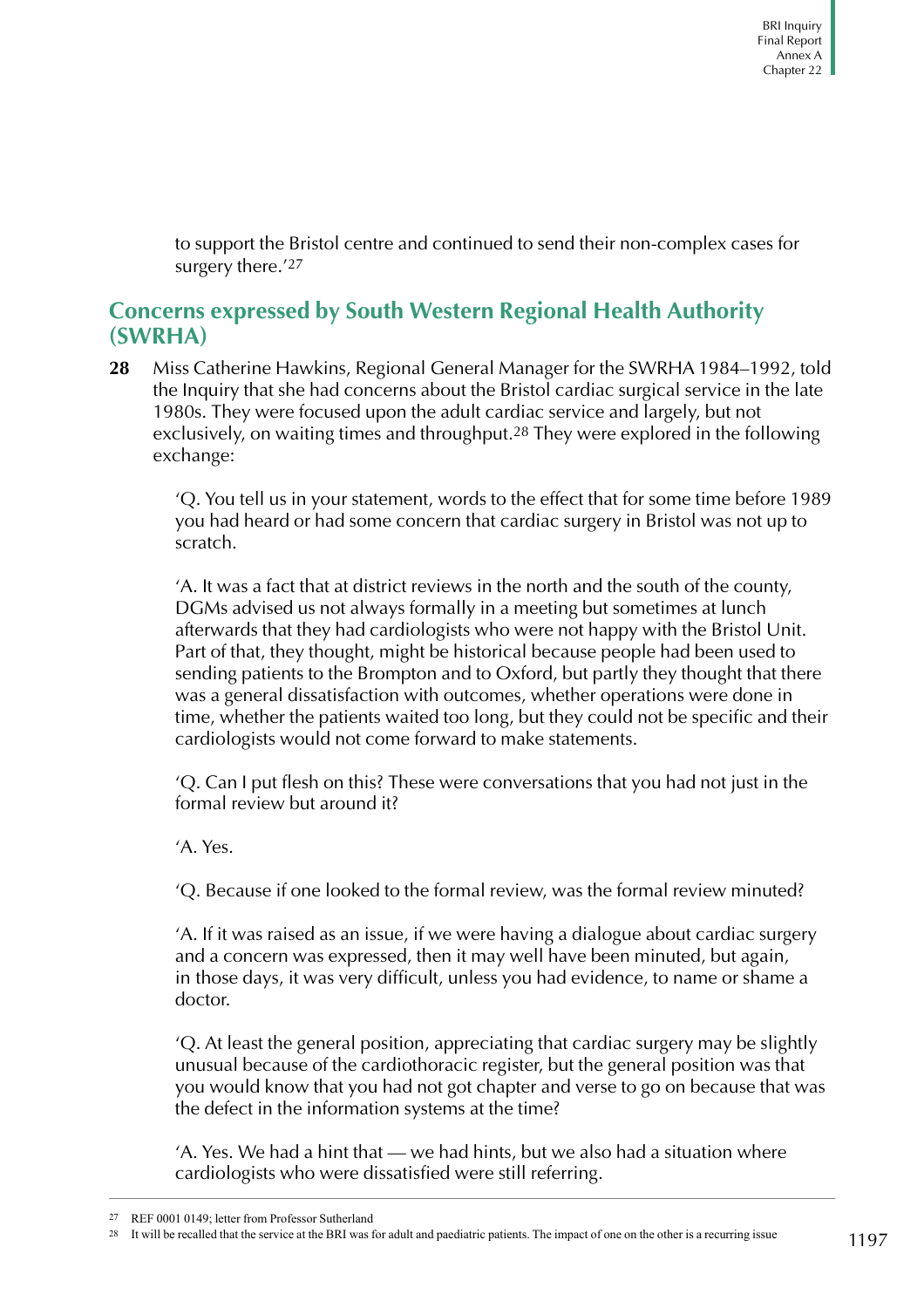'Q. So, when were the district reviews at which or around which these concerns were expressed?

'A. That varied in time. It is very hard for me to remember. I know that they were raised in — I know for sure they were raised in 1990 from one particular district.

'Q. Exeter?

'A. Yes. Before that, I believe it was about 1987.

'Q. Do you remember from where?

'A. I have a feeling that that is Cheltenham, but the DGM has died since, I am afraid, but I think it was Cheltenham.

'Q. Who else would have been present at the meeting that might remember?

'A. My Finance Officer was always there. The other officers varied, depending on what was being discussed. Exeter, definitely the finance man was there. He was present at all reviews.

'Q. And he was —

'A. Mr Arthur Wilson.

'Q. So going back to what you can recollect about Cheltenham, probably 1987, thereabouts, you are not quite sure, do you recall the way it was put to you?

'A. That was not in a formal context; that was over lunch where Mr Hammond29 said, "You know, we are not really happy with referring to the BRI; we would rather go to Oxford". Asked why, again we had this, "Well, we are not absolutely sure but they are not too happy with the performance of the Unit". We did ask them to be more specific.

'Q. Specific as to the performance?

'A. As to what the real anxieties were about because unless you had that sort of evidence, you could not go back and challenge the DGM and his consultants, who were not part of the regional staff unless you had something very specific to hang on to. You could convey the concerns, but you could not say what those concerns actually were.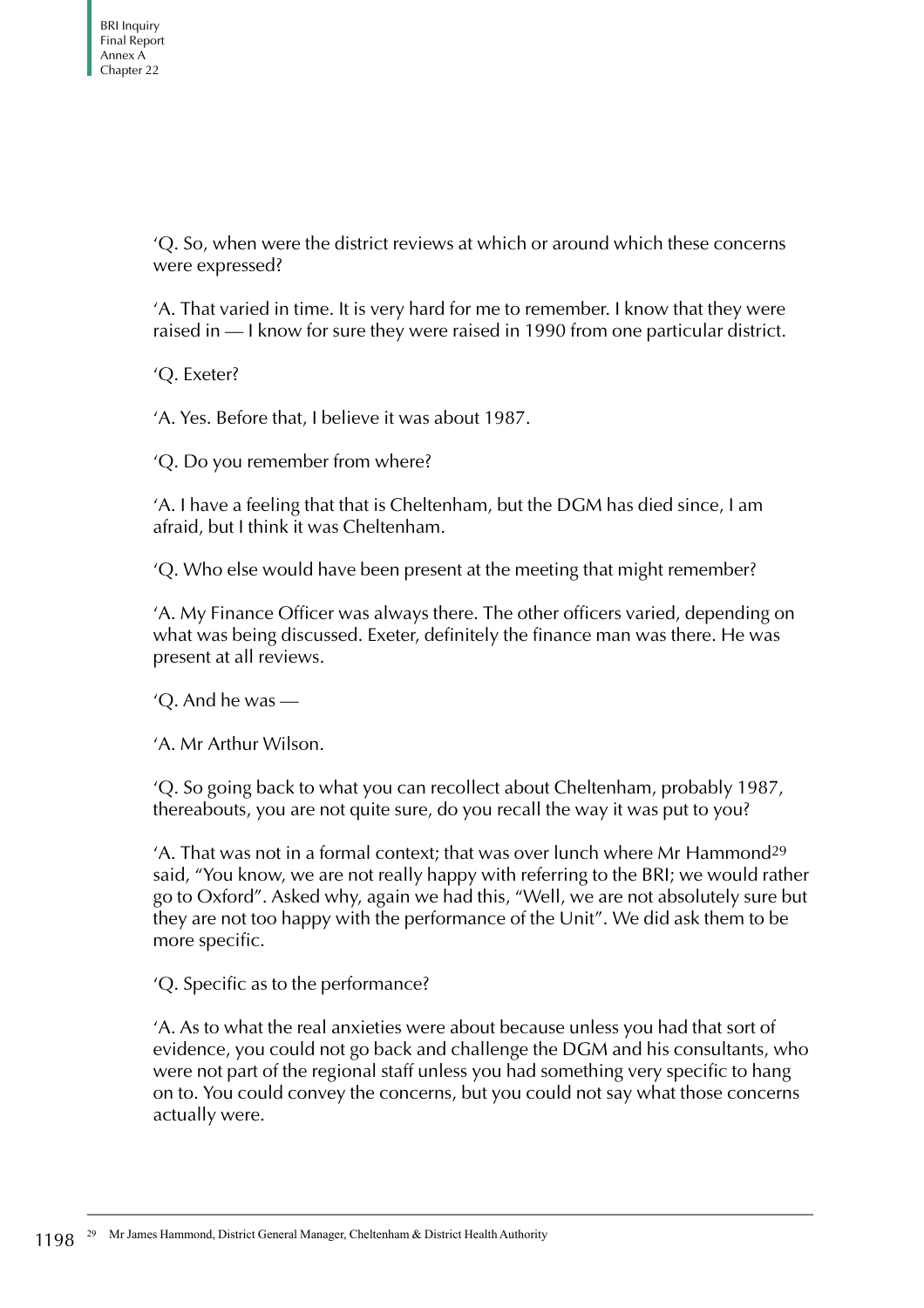'Q. The cardiologist who would have inspired the DGM's expression of concerns to you would probably be an adult cardiologist, would he?

'A. Yes.

'Q. So are we to take from that that probably these concerns related to adult rather than children's services?

'A. I have never had an official or informal hint about paediatric service.

'Q. Neither formal nor informal?

'A. No. Not to me personally.'30

**29** Miss Hawkins was asked in the following exchange about the television programme 'Newsnight' broadcast in 1998:

'Q. Can I read it out to you as what was said: "'Newsnight' can reveal that it was some ten years earlier when serious misgivings about Bristol's record for adult heart surgery were voiced by the woman in charge of the health service in the west to the Department of Health. Catherine Hawkins was Chief Executive of the Regional Health Authority from 1984 to 1992. She declined to be interviewed on camera, but has told 'Newsnight' of her considerable concerns about the role played by the Department of Health. A letter to 'Newsnight' says that in the late 1980s there was pressure from both District Health Authority and Whitehall to expand the cardiac service, despite warnings that all was not well:

'"At many of our District Health Authority reviews, we find a reluctance to encourage referral by the cardiologists to the BRI because of, and I quote, unsatisfactory outcomes, close quotes. These views caused me sufficient disquiet to actively resist the rapid expansion of the service."

'She also told "Newsnight" that in 1988 her own Medical Officer warned her of a high death rate for adult heart surgery. Miss Hawkins says she raised this matter with officials from the Department of Health "on several occasions", and again there is a quotation:

'"Civil servants were hell bent on the numbers game. They were not bothered about the outcome of the operations; they just wanted to be able to quote a big increase in the number of operations being undertaken."

'First of all, are those quotations accurate in the sense that they come from a letter or from what you said to "Newsnight"?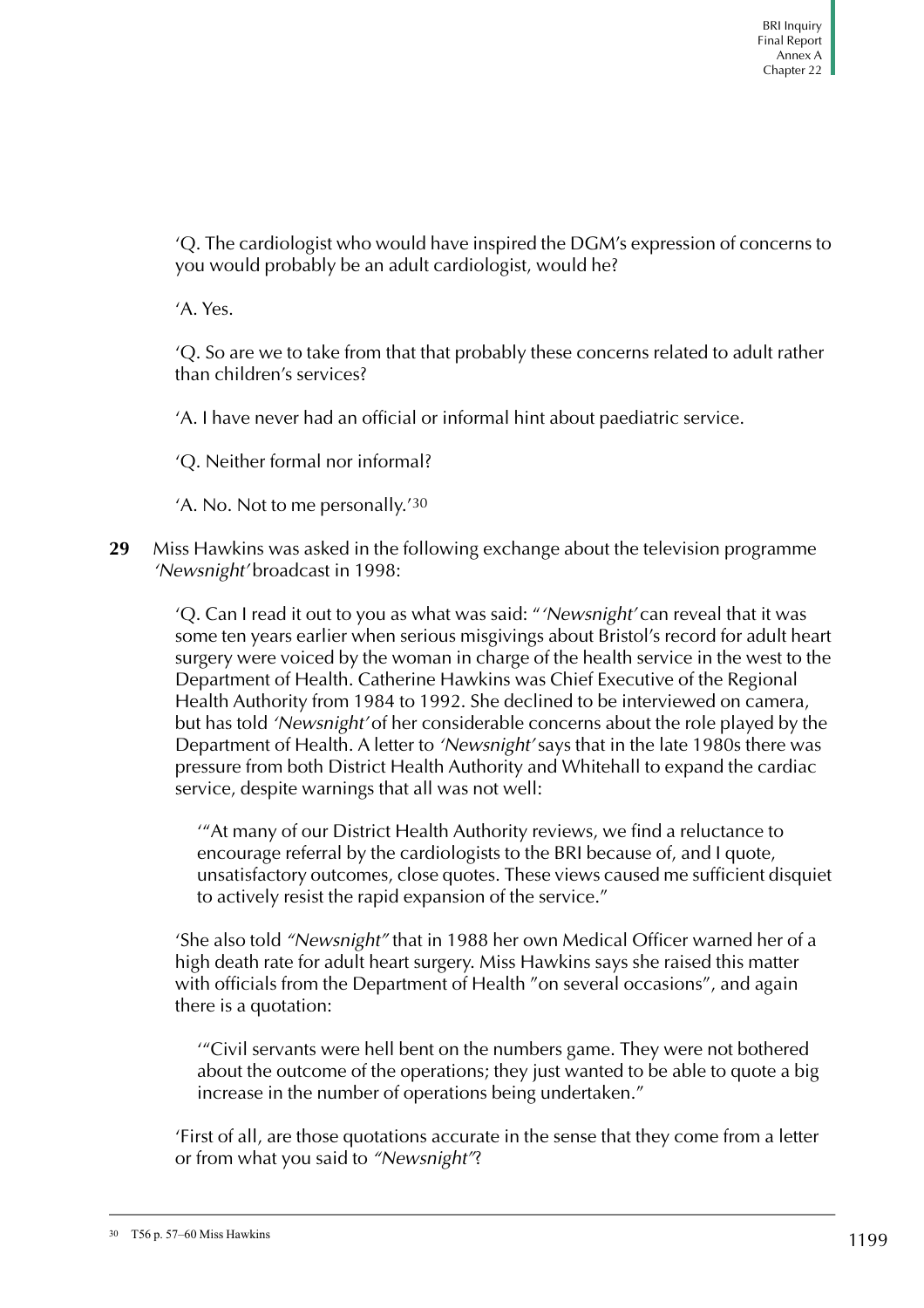'A. The majority.

'Q. The first of those quotations: "At many of our District Health Authority reviews, we find a reluctance to encourage referral by their cardiologists to the BRI because of, and I quote, unsatisfactory outcomes, close quotes."

'Did you say that to "Newsnight", either in writing or orally?

'A. Yes, because that, in the 1980s, was the feedback we were getting.

'Q. You say: "At many of the District Health Authority reviews".

'A. Yes. Well, two or three I consider many.

'Q. Because so far you have told us of Exeter in 1990 and Cheltenham in 1987. Was there any other you can recall?

'A. When we first started raising the issue of the fact that we would have to develop the BRI, we did have feedback then that they did not want to refer; they wanted to continue with Oxford and Brompton. That was not Avon, because Avon had always referred to the BRI, but the other districts did not want to go along that line.

'Q. You asked for the reason for that?

'A. Yes, and as I say, part of that could have been the fact that they were used to the pattern of referral and they told us patients were happy with that but we still had them saying, off the record, the cardiologists, that their doctors, in quotes, were not happy with referring to the BRI.

'Q. The words ascribed to you by "Newsnight" were, and I quote, "unsatisfactory outcomes ...". In other words, those words, "unsatisfactory outcomes", were being used to you in the course of one or more of these discussions, were they?

'A. Yes.

'Q. So DGMs were telling you that their cardiologists were unhappy about unsatisfactory outcomes?

'A. They may not have said "cardiologists" specifically, but they referred to their "doctors".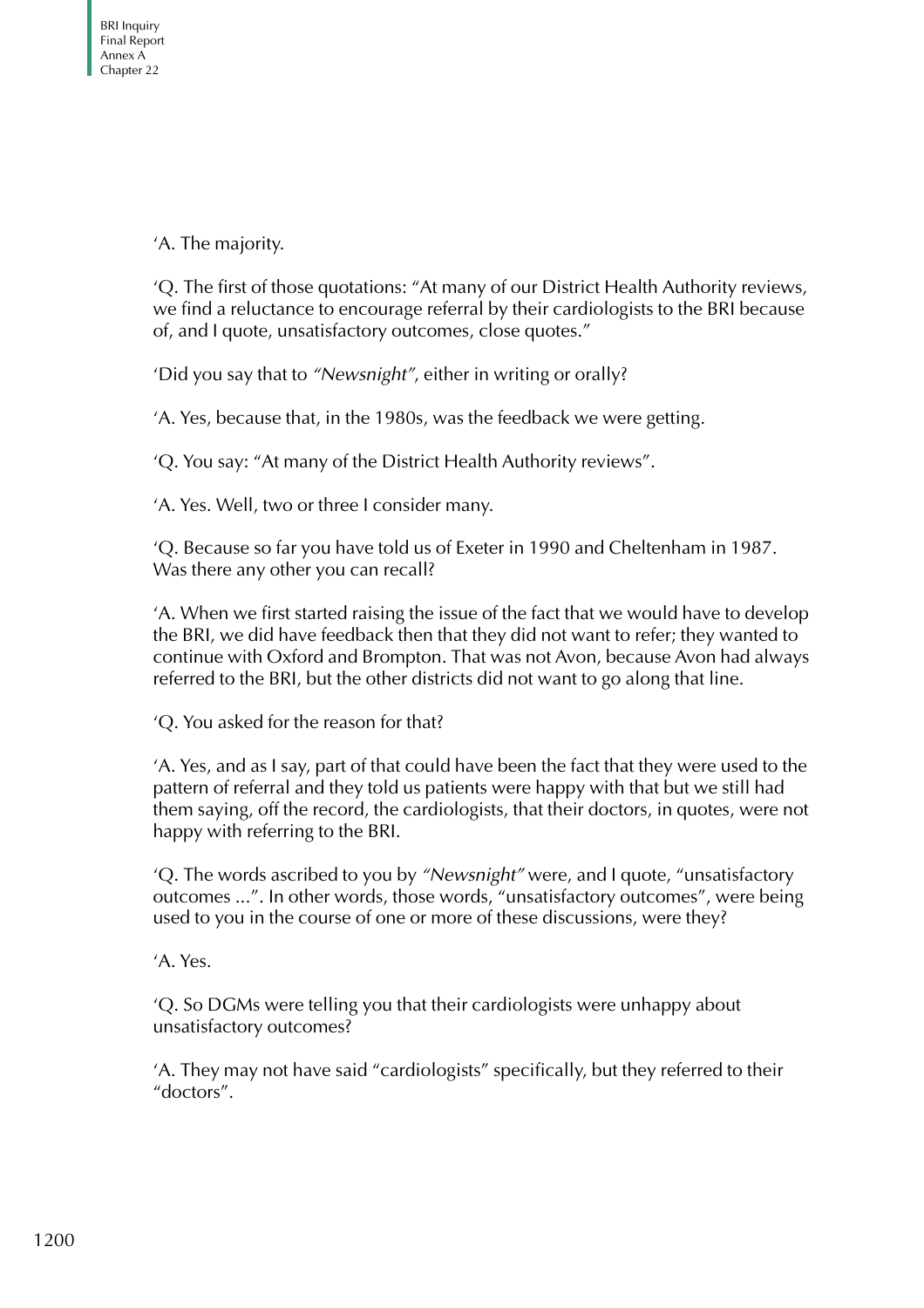'Q. So you had expressed to you reluctance to allow the expansion of the BRI, cardiac surgery generally, adult cardiac surgery. Did you ask your RMO [Regional Medical Officer] to investigate?

'A. In that scenario, again, without very specific evidence or what he would be investigating, that was extremely difficult to do. In a situation where we would have to ask the individual doctors concerned for their specific cases, could we look at all their records, also, we did not have the manpower for that at that specific time, so I referred the matter back to the DGM, who should have done that.

'Q. So you could, could you, have asked your RMO, or indeed, even yourself asked the Unit at Bristol to provide comparative statistics such as they had of their performance as contrasted with national performance?

'A. To my knowledge, you could not have done that because units were reluctant to give up their figures. I spoke to the RMO before about that, and he said, well, you would never get a comparison because they do not want to give their statistics.

'Q. So although you as Region were responsible for the performance of the Unit, and although your Chairmen could talk and achieve results with the Chairmen of the Unit, you would not have been able to find statistics of outcomes even if they had them?

'A. We were not responsible for the performance of the Unit; we were responsible for monitoring it, but the BRI was responsible for the performance of the Unit.

'Q. Let us stick with monitoring. Monitoring involves getting figures and seeing how they compare against some standard?

'A. I think in hindsight that is easy to say. If you were there at the time, in the 1980s, that was not easy to do.

'Q. Did you or your RMO try to get the figures from the BRI?

'A. I would have to say no, because I would not have had the evidence to go in and demand such figures. A reluctance on the part of districts who were very content to refer out of region and not to the BRI, without being able to identify what they meant – what did they mean by unsatisfactory outcomes – was not a reason to put in two or three people to try and identify and collate statistics by hand, which is what it would be. There was no computerised record at that time.'31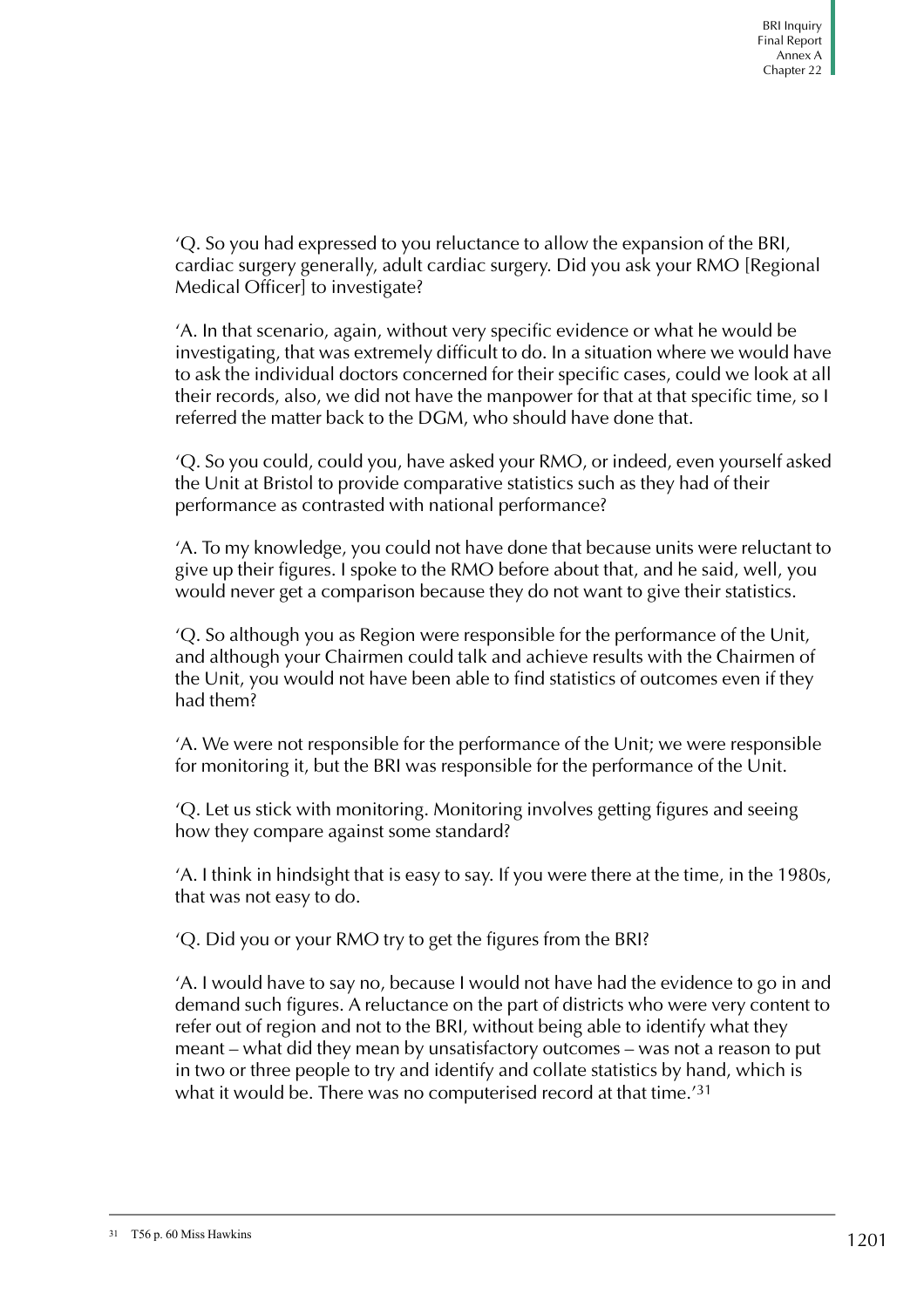**30** Miss Hawkins told the Inquiry in the following exchanges about relating her concerns to Dr Roylance and others:

'Q. Do you recall yourself, or do you understand that your RMO ever spoke to Dr Roylance about these concerns?

'A. If I recall, there is somewhere on 1980s, in quotes, reviews, an item on that subject with the Bristol authority. I have spoken to him informally about problems there.

'Q. Do you recollect when it was that you spoke to him informally, roughly?

'A. Roughly? It must have been, I think, round about 1987.

'Q. Once or more than once?

'A. It would have been more than once because I would have had some feedback on it. If I had said to him, "Have you got a problem", I would have expected him to come back and tell me what the problem might be.

'Q. Do you recall as best you can how you raised it with him, what sort of thing you said?

'A. I would have told him that we had had bad feedback from other districts and that it looked as though there might be a problem, did he think there was and if he did, could he go and investigate.

'Q. Do you recollect the feedback that you got?

'A. Yes. He told me that they had identified an individual that they thought might be the problem, and that they were going to change that situation in the Unit and another consultant was being appointed and things should get better.

'Q. You can answer the next question "Yes" or "No". Did he identify the individual, the particular doctor who was thought to be the problem by name?

'A. Yes.

'Q. Was he a surgeon in cardiac surgery?

'A. Yes.

'Q. So far as you are aware, did he retire shortly afterwards?

'A. Yes.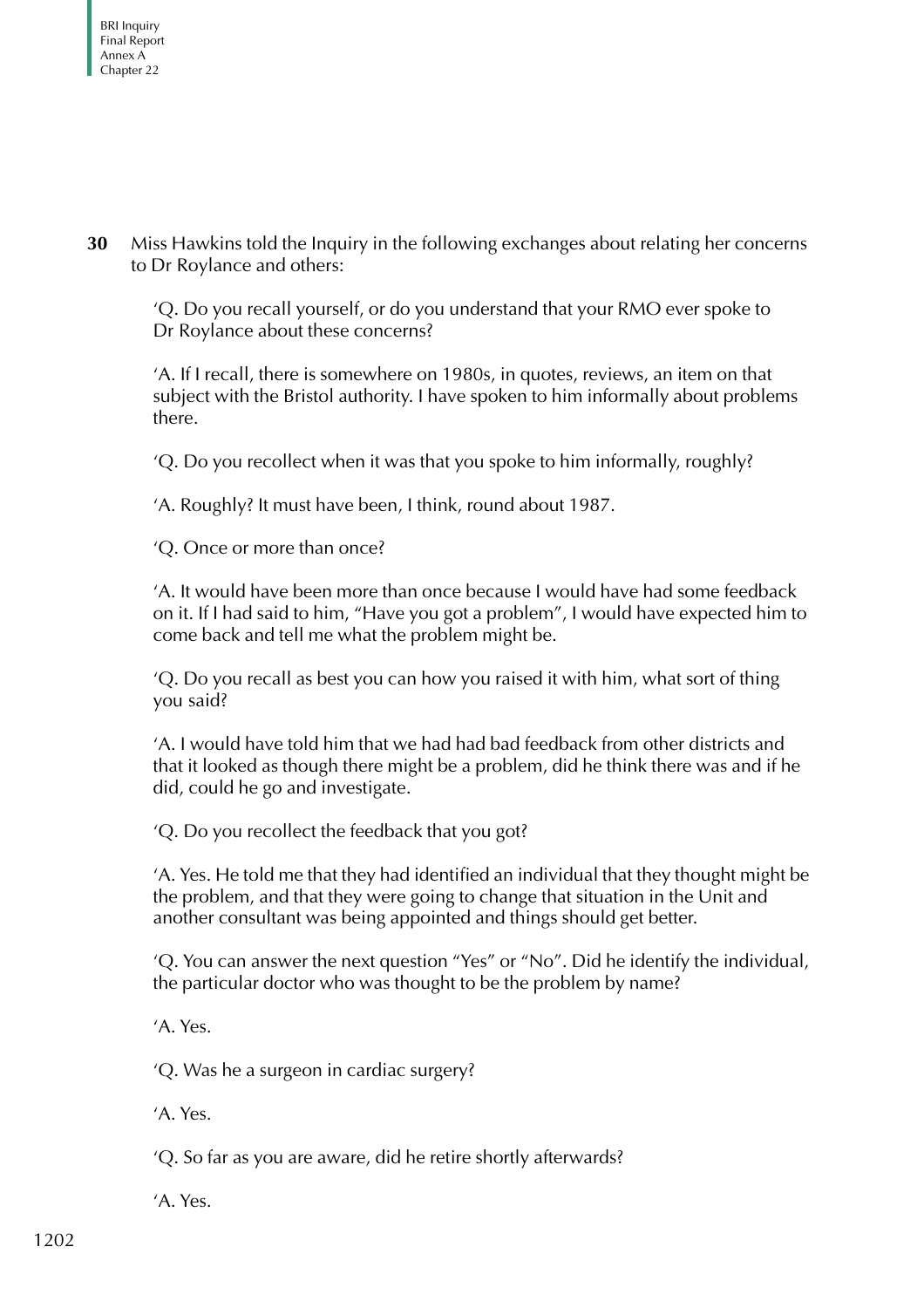'Q. After that, do you recall any further expression of concern by DGMs of districts other than Bristol & Weston?

'A. I really cannot recall that –

'Q. Until the time you came to Exeter?

'A. It seemed to go quiescent until round about late 1990. I believe in 1990 we held reviews in December.

'Q. I know you have been answering from memory, but if we go back to page 2 of your statement and go to the foot of it, the third paragraph in paragraph 11, you have identified the additional consultant who was to make a difference and that was, as it turned out, to be Mr Dhasmana.

'A. Yes.

'Q. We know he was appointed in 1986, so the time that you were looking at must have been a little bit earlier than 1987?

'A. Yes, roundabout then.

'Q. Can you help with whether you ever raised with the DGMs elsewhere whether things now seemed to be better or all right or words to that effect?

'A. It sounds — I mean, that would have been done on an informal network, because I did have AGMs who were responsible for individual districts, and that would have been done when they actually sat with them to see what should be coming up as agenda items at our reviews. I mean, cardiac surgery was a very small part, as I have tried to explain, of the total acute and other services in the Region, so it was not high on my agenda every single time I sat down with a DGM.

'Q. If one scrolled up to paragraph 7 on the same page, maybe you have just given the reason why you put it this way, you desire: "The main catchment area for the BRI … Local cardiologists did not state dissatisfaction ...". It is a double negative. Did you put it that way because they were saying they were dissatisfied?

'A. No, there was never any issue from the cardiologists from the BRI or around Somerset that there was a problem with the Unit.<sup>32</sup>

'Q. Can we go back from that discrete topic to the question of the concerns that you heard being expressed and the way in which you approached them? "Newsnight" record you as saying …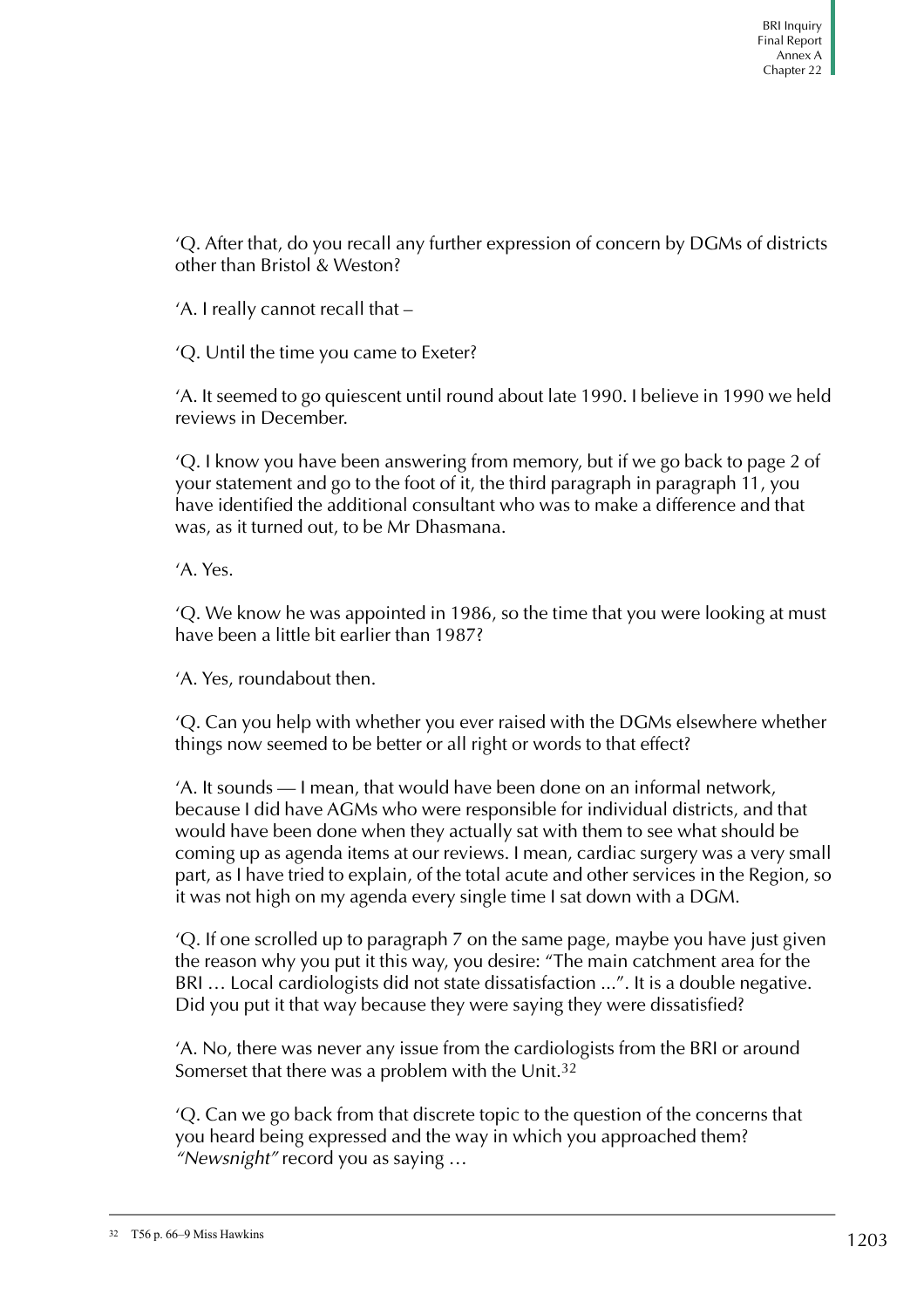'"At many of our District Health Authority reviews we find reluctance to encourage referral by their cardiologists to the BRI because of, and I quote, unsatisfactory outcomes. These views caused me sufficient disquiet to actively resist the rapid expansion of the service."

'That last sentence: "These views caused me sufficient disquiet to actively resist the rapid expansion of the service." Is that a faithful reproduction of what you told "Newsnight"?

'A. Yes. It is what I told the Department. I resisted them on one or two years.

'Q. So it is true that is what you did, is it?

'A. Yes.

'Q. How did you actively resist the rapid expansion of the service?

'A. We would not put the capital investment in.

'Q. So Region had funds which it could have allocated to the development of cardiac services but chose not to do so?

'A. No. The point was that we could make it a top priority and let something else go for that year, but while we were actually investigating whether it was the best place to expand, then we spent capital monies on developing other DGHs [District General Hospitals].33

'Q. [continuing the quote from "Newsnight"] "Some DGMs gave vague indications that cardiologists felt BRI outcomes could be better but could not be specific in their concerns." There are about five vague words in that sentence. Can you help us to put more detail on that?

'A. If I recall, some of the issues were that because throughput was not very good, then if they referred, patients may wait too long and therefore they would be happier to send them somewhere elsewhere they knew they would be seen in a shorter space of time. Some felt that they could actually do all the tests that were required but if they sent them to the BRI, very often tests were redone and they did not seem to have a working protocol between them, which meant that maybe the selection of cases was not being adequately addressed. Those sorts of issues.'34

<sup>33</sup> T56 p. 72–3 Miss Hawkins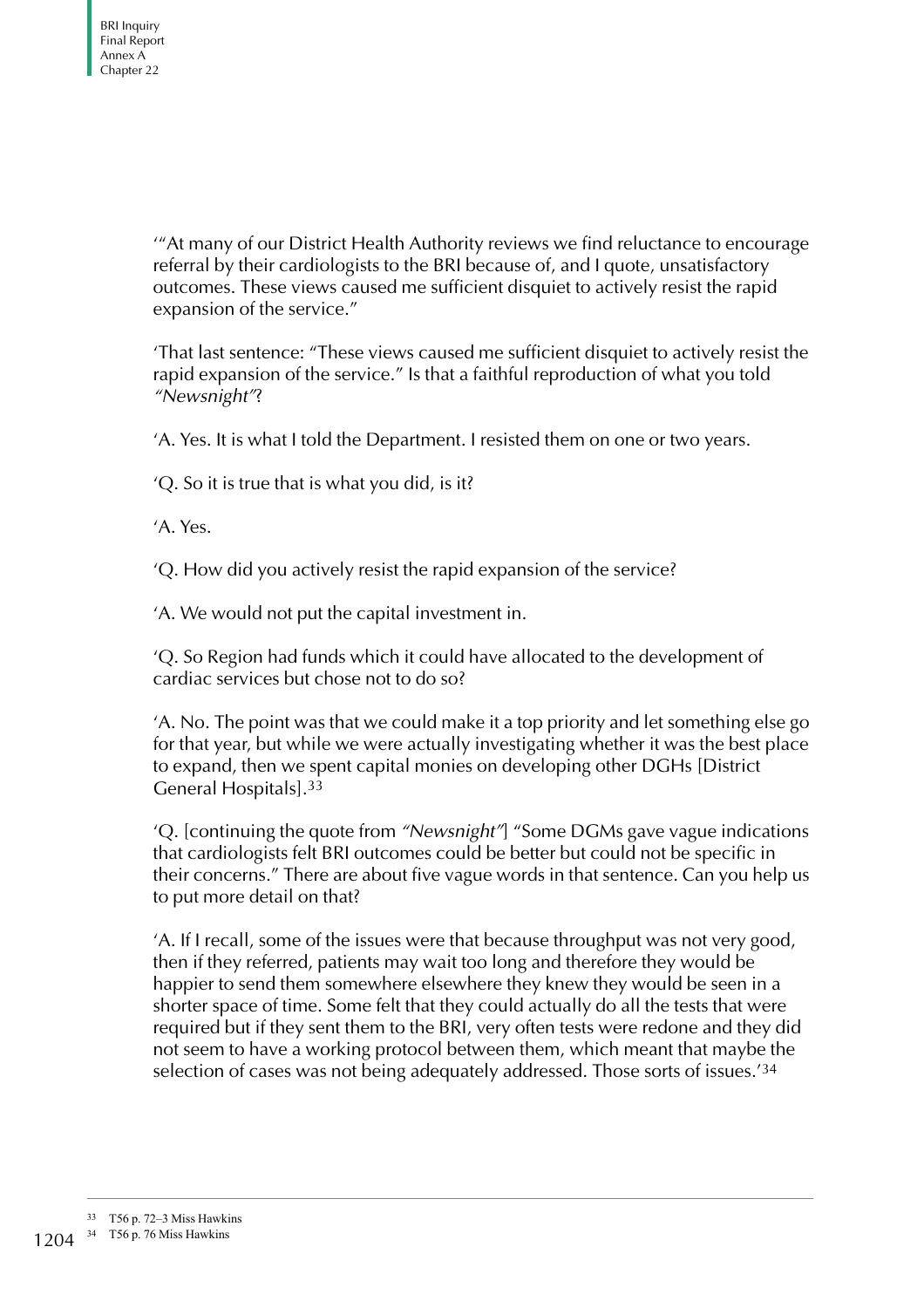**31** Counsel to the Inquiry asked Dr Roylance about Miss Hawkins' evidence in the following exchange:

'Q. What Catherine Hawkins has told us is that at some stage, and she thinks around 1987 … she spoke to you and asked you to investigate some concerns including concerns in respect of outcomes. … She says that she had regular reviews and she says she would have been asking for the District General Manager to investigate why there were problems in cardiac surgery, she was firm in attributing anything that she had to say about concerns to cardiac surgery as opposed to —

'A. Adult cardiac surgery?

'Q. She said cardiac surgery and she did tie it to adults.

'A. Can I tie it to adults to simplify the conversation?

'Q. Certainly.

'A. Because what she was talking about at that time, and I remember the issue, was adult cardiac surgery.

'Q. In 1987 there was a conversation that you recollect between yourself – thereabouts – and Miss Hawkins?

'A. Yes, sir.

'Q. Her recollection was that you told her that the authority had identified an individual they thought might be the problem and they were going to change the situation in the Unit, another consultant was being appointed and things might get better; that is her recollection.

'A. Well, her recollection is at fault. I must say that must be a figment of her imagination because I cannot relate any event to that comment. No cardiac surgeon retired early; there was no identification of any individual and I have to say that a circumstance of that nature is not something that would have slipped my mind subsequently. I cannot explain in any way, except she was a very busy Regional General Manager with the responsibility across the whole region, I cannot explain where that concept came from but it did not come from Bristol.

'Q. She linked it to the appointment of Mr Dhasmana.

'A. Yes, that was a new appointment that replaced nobody; that was an expansion of the service.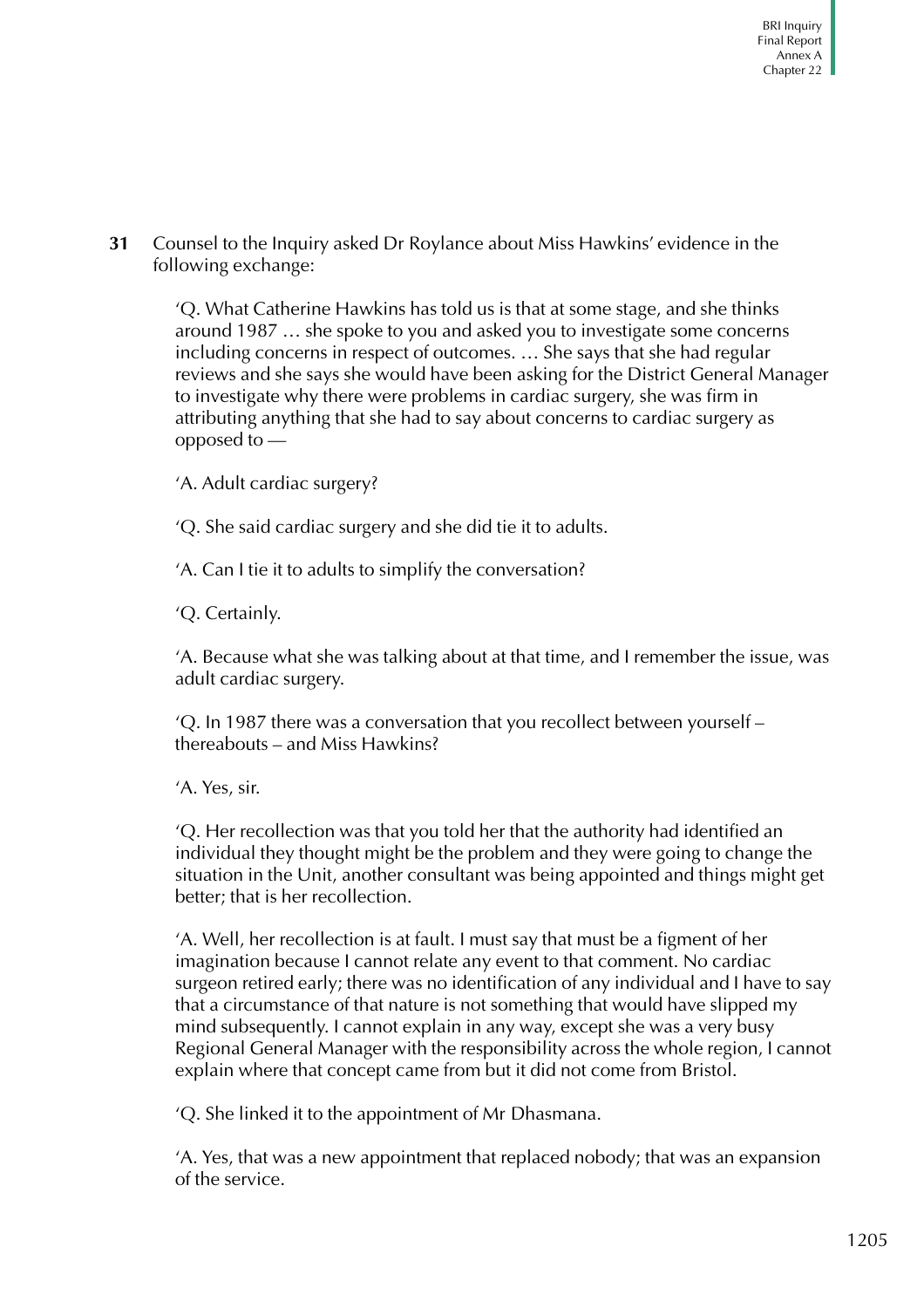'Q. The other thing she told us about this period is that the Region were active in resisting moves to expand the service, the cardiac service in Bristol in general because of their concerns about the nature of the service provided; can you help on that?

'A. I did not know at the time and it does make a number of previously inexplicable things perhaps understandable. It was known, recognised nationally as well as locally, that the South West was grossly underfunded for cardiological and cardiac services for adults and we were constantly pressing Region to fund more realistically the service pressure on the department. I was aware that there were considerations of creating a second centre at Plymouth, there is no secret about that. But at that time the traditional referral pattern for the south of the region was east to London and not north to Bristol. I do not know about the actual distances but the journeys were of a similar problem, similar time. So there was south of the region referred to London and the north of the region referred to Bristol but the cardiac department, particularly James Wisheart who led it, were constantly in negotiation with Region to expand the service to be more comparable with the demand. I could never understand why that funding did not materialise because the need was quite clear and opening a unit at the south of the region was not going to address that issue because it would absorb, presumably referrals which were currently going to London and actually not being funded by the South West Region, and I did not find that understandable at the time and I think it is more understandable now.'35

## <span id="page-19-0"></span>Reports of the performance of the PCS Service in 1987

<span id="page-19-1"></span>**32** In 1987 a table was prepared by the Unit comparing the number of operations and the mortality rate in Bristol between 1984 and 1986 with that in the UK Cardiac Surgical Register (UKCSR) for 1984:36

| <b>Operations</b><br><b>Bristol 1984-1986</b> | Mortality rate %<br><b>Bristol 1984-1986</b> | Mortality rate %<br><b>UK1984</b> |
|-----------------------------------------------|----------------------------------------------|-----------------------------------|
| Over-1s: 240 (19)                             | 7 9                                          | 6.9                               |
| Under-1s: 49 (13)                             | 26.5                                         | 21.8                              |

35 T88 p. 56 Dr Roylance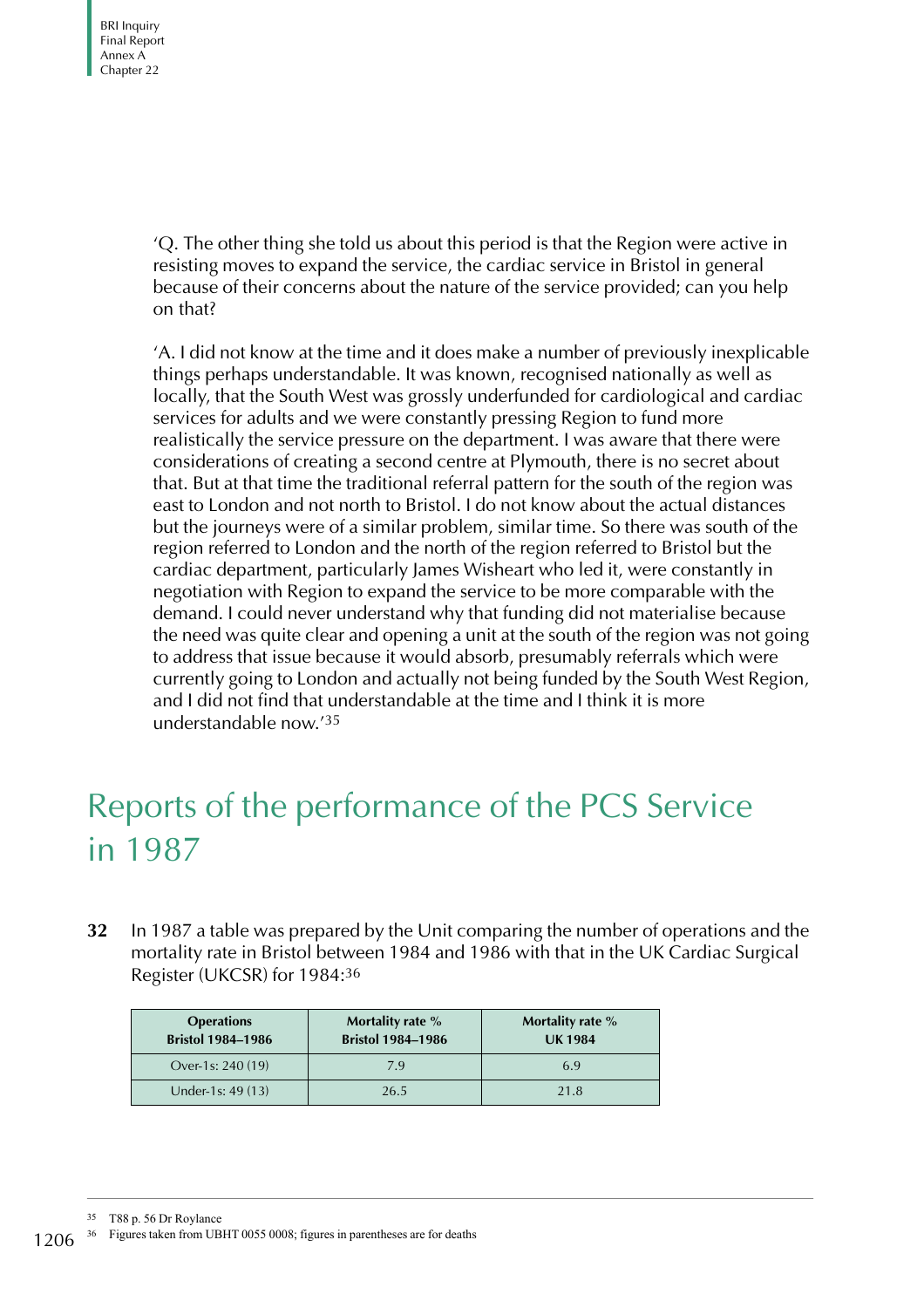**33** The note to the table stated:

'The Table shows 30 day mortality for Bristol operations for the three years 1984–86: this was done to provide a reasonable number of patients for comparison. The UK figures are taken from the UK Cardiac Surgical Register for 1984, which is the last year for which figures have been published.'

**34** The Bristol Unit's return to the UKCSR for the year ending 31 December 1987 showed the following figures for open-heart surgery:37

| <b>Operations – Over-1s</b> | <b>Operations – Under-1s</b> |
|-----------------------------|------------------------------|
| 110(9)                      | 25(7)                        |

- **35** In the under-1 age group, there had been three 'Complete A-V Canal (corrective procedure)'38 operations, in two of which the patient had died; and one child operated on for 'Truncus Arteriosus (corrective procedure)', who had died.
- **36** In 1987 a 'Paediatric Cardiology and Cardiac Surgery Annual Report', the first such Annual Report, was produced by the Bristol Unit. It described an increase in the numbers of patients admitted to the BRHSC for assessment and investigations, and to the BRHSC and BRI for surgery, following designation of Bristol as a supra regional centre, and stated that:

'… Children are now referred from the SW region, and parts of Wessex and South Wales, and beyond'.39

<span id="page-20-0"></span>**37** The Report included figures for the results of open-heart surgery for the four-year period 1984–1987:40

| <b>Operations – Over-1s</b> | Mortality rate % |
|-----------------------------|------------------|
| Simple: 107                 | 1.9              |
| Moderate: 184               | 6.5              |
| Complex: 59                 | 23.7             |
| <b>Total: 350</b>           | 8.0              |
|                             |                  |

| <b>Operations - Under-1s</b> | Mortality rate % |
|------------------------------|------------------|
|                              | 27.0             |

<sup>37</sup> Figures taken from UBHT 0055 0173 – 0174; Unit return to the UK Cardiac Surgical Register 1987; figures in parentheses are for deaths

<sup>38</sup> See Chapter 3 for an explanation of clinical terms

<sup>39</sup> UBHT 0055 0011; *'Paediatric Cardiology and Cardiac Surgery Annual Report'* 1987

<sup>40</sup> Figures taken from UBHT 0055 0018; *'Paediatric Cardiology and Cardiac Surgery Annual Report'* 1987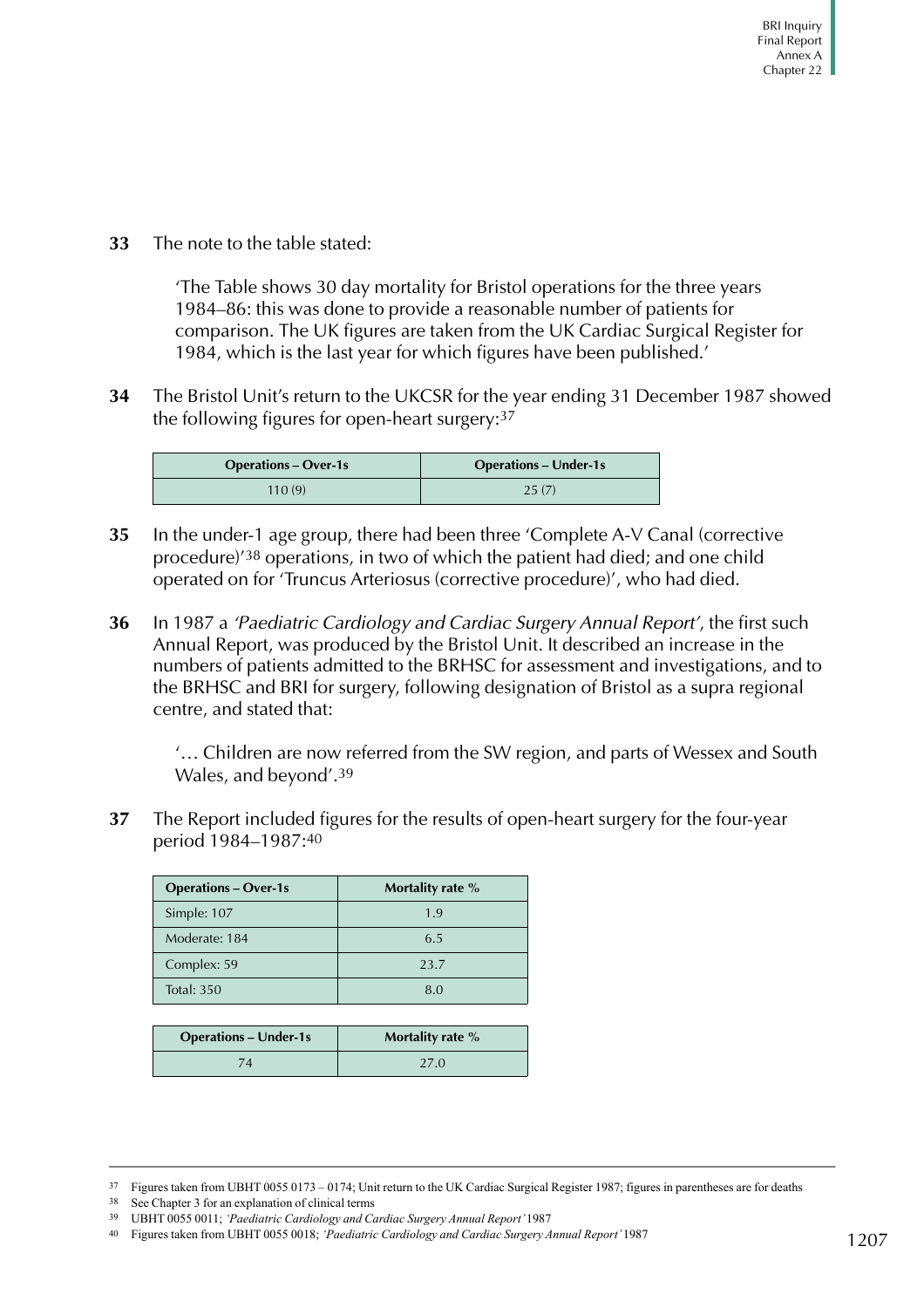BRI Inquiry Final Report Annex A Chapter 22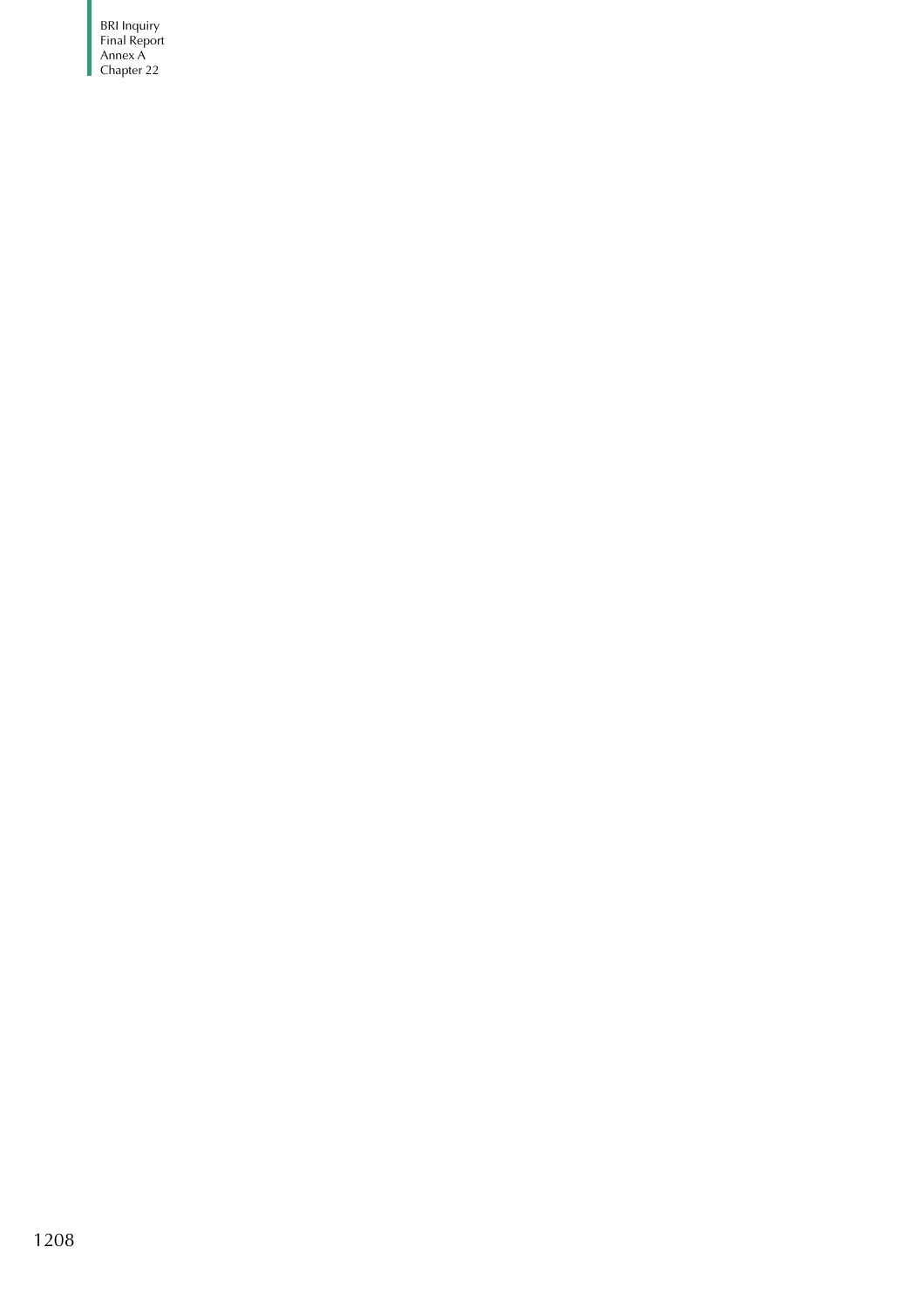# **Chapter 23 – Concerns 1988**

| Concerns                                              | 1210 |
|-------------------------------------------------------|------|
| Reports of the performance of the PCS Service in 1988 | 1212 |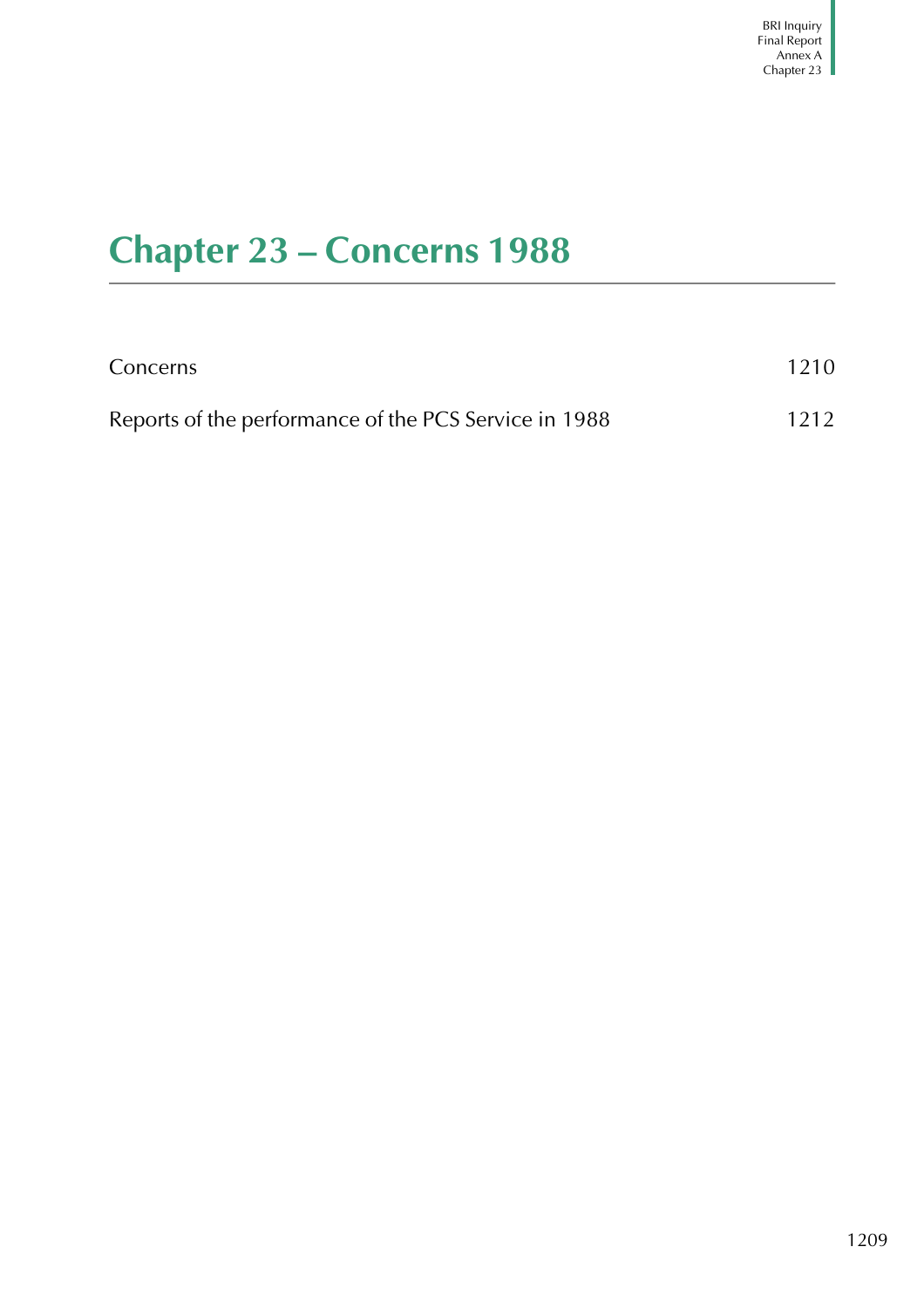BRI Inquiry Final Report Annex A Chapter 23

### <span id="page-23-0"></span>Concerns

- **1** In his written evidence to the Inquiry regarding the articles which he had written in 'Private Eye', Dr Phillip Hammond, general practitioner and journalist, stated that, in 1988, whilst working as a house officer in Bath, he was told there was an adult cardiac surgeon in Bristol whose nickname was 'Killer'.1 He stated that he was also told that: '... as far back as 1988, the Unit was nicknamed by some as the Killing Fields and the Departure Lounge because of its high mortality.'2
- **2** There was some evidence of concern amongst referring clinicians. Thus, Dr R Verrier Jones<sup>3</sup> stated he had been aware of such concerns at: '... the end of the 80s'. He said that by then: ' … there were some adverse comments being expressed about [Bristol] … but it was only hearsay'.4
- **3** On 1 September 1988 Dr Stephen Bolsin took up his post as consultant anaesthetist at the Bristol Royal Infirmary (BRI). He said that he began to have concerns about the paediatric and adult cardiac surgical services at an early stage. In oral evidence, Dr Bolsin summarised why he began to have concerns:

'I think the initial concerns were more generic, about the length of time taken and the duration of the operations and the bypass time … from day one, having worked at the Brompton where you would do five or six cases in a couple of theatres a day, to go to Bristol where we were doing just one case in a day.'5

**4** In his written statement, Dr Bolsin told the Inquiry that his early impressions of the paediatric and adult cardiac surgery services at the BRI were:

'... that the patients were operated on for much longer periods than I was used to at the Brompton Hospital and other cardiac surgery centres that I had worked at. A particular aspect of cardiac surgery that requires a short duration is the length of time that the blood supply to the heart is cut-off during the operation. This length of time is known, by specialists in the field, as the aortic cross-clamp time. During the time of the aortic cross-clamp the blood supply to the heart is cut-off and the heart effectively starts to die. The death of the heart can be slowed but not prevented and this is done by the perfusing medicines, chemicals and using low temperatures to reduce the speed at which the heart dies. If a significant portion of the heart has suffered damage during the time of the aortic cross-clamp then the patient will require a considerable amount of pharmacological support in the post by-pass period. Also the patients will suffer multiple organ failure as a consequence of the

<sup>1</sup> WIT 0283 0005 Dr Hammond

<sup>2</sup> WIT 0283 0005 Dr Hammond

<sup>3</sup> Consultant paediatrician (retired) formerly at Llandough Hospital, Penarth, South Glamorgan

<sup>4</sup> REF 0001 0105; letter to the Inquiry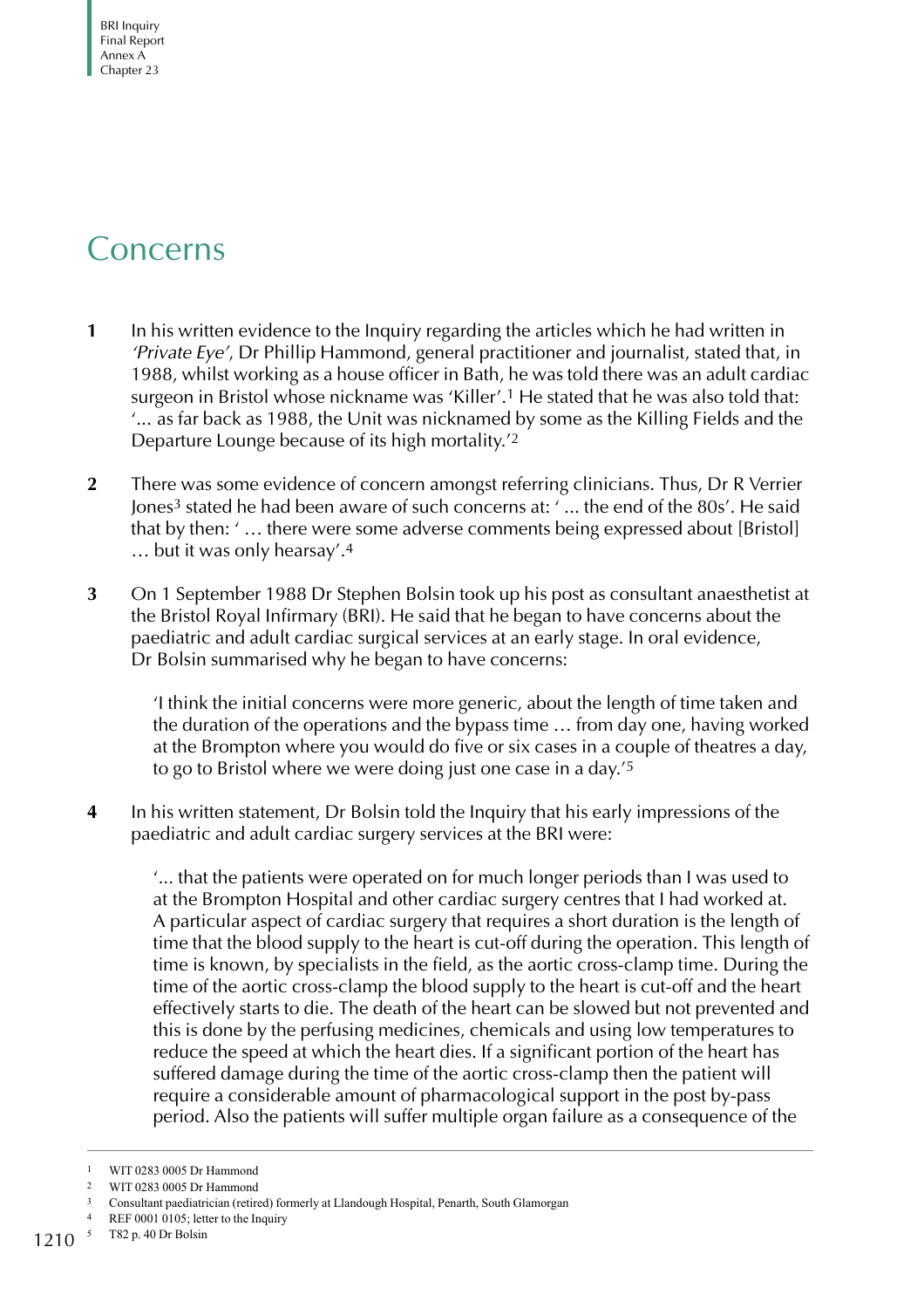poor action of the heart after the operation. Evidence suggesting that this occurs will be in the requirement for pharmacological support (inotropic drugs) and the length of time the patients spend on the intensive care unit with postoperative complications.

'I noticed after several months at the Bristol Royal Infirmary that the patients were suffering the complications that would be anticipated from excessive aortic crossclamp times and long cardiopulmonary by-pass times during the cardiac operations. In fact one of the cardiac anaesthetists, Dr Geoffrey Burton, was so well aware of this problem that he often placed tunnelled central lines in the central veins of the patients in the anaesthetic room, before surgery. The reason for doing this was that the children would be so sick on the Intensive Care Unit after the operation that they would require these special lines for intravenous feeding, pharmacological support and other infusions.'6

**5** Dr Bolsin, in an interview which formed part of a television documentary, 'Dispatches', made by HTV, stated:

> 'At the time I started in Bristol I was keeping a record, as I had done as a trainee, of all the cases that I was anaesthetising and I became concerned about the number of children that were dying from conditions that, I felt, should have relatively low mortalities. The length of time that the operations were taking to be completed was certainly very important. It was normal at the Brompton to operate on three or four children in a day's operation session. In Bristol we would take all day and sometimes much of the evening in order to complete one operation on a child. Now these may have been complex procedures but they would be completed in a much faster time in the other hospitals that I'd worked in.'7

**6** Counsel to the Inquiry explored the issue with Dr Bolsin in the following exchange:

'A. I think the first and most striking thing about moving from the Brompton Hospital to the Bristol Royal Infirmary was the length of time the operations took, and I think that was by far and away the most striking component of the change between the Brompton and the Bristol Royal Infirmary.

'Q. You noticed that in your first year?

'A. I noticed that on my first day.

'Q. And yet you made no adverse comment on it in your first annual report?

'A. No.'8

WIT 0080 0106 – 0107 Dr Bolsin

<sup>7</sup> PAR1 0005 0210 – 0211; *'Dispatches'*, broadcast 27 March 1996

<sup>8</sup> T80 p. 97 Dr Bolsin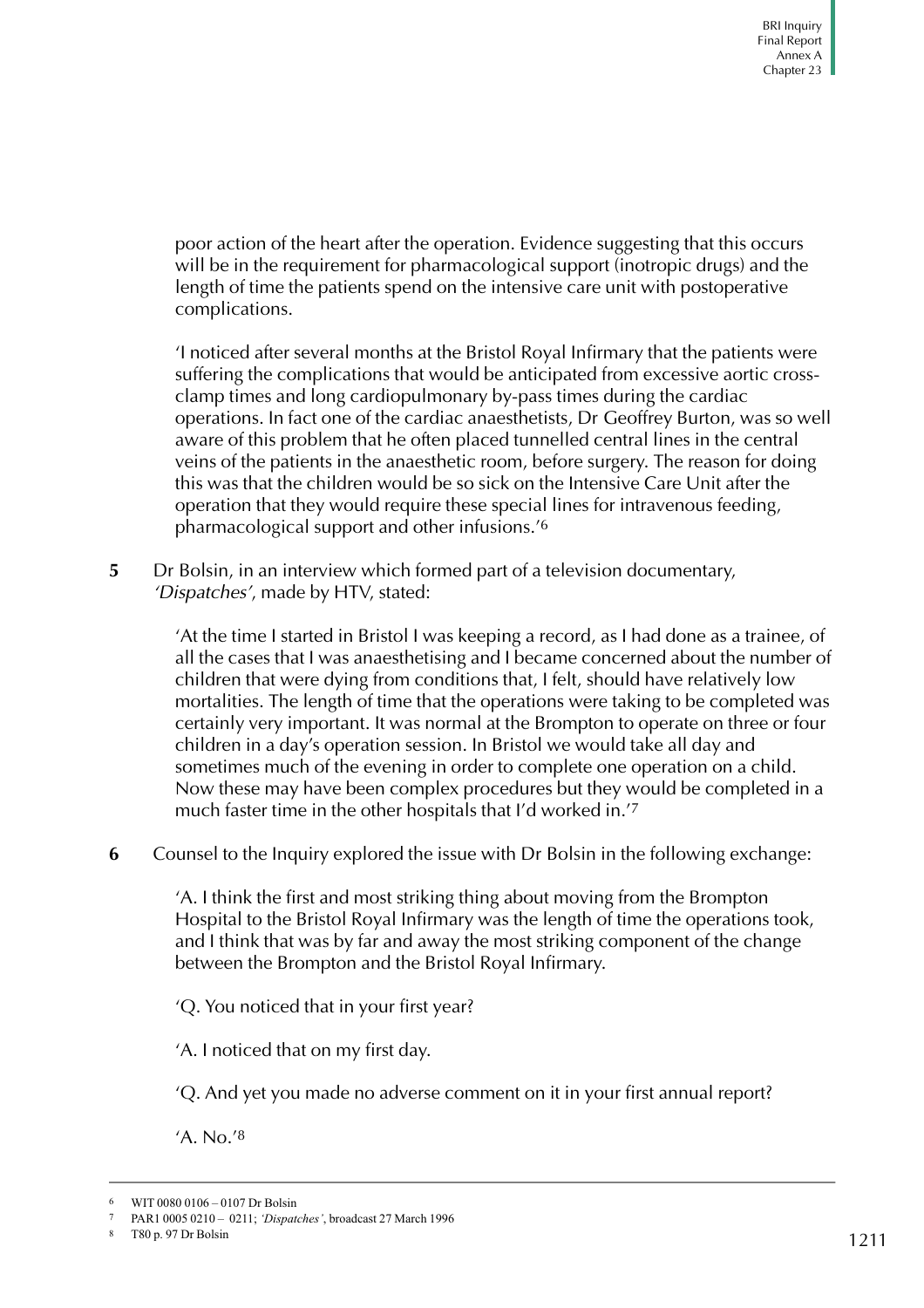## <span id="page-25-0"></span>Reports of the performance of the PCS Service in 1988

**7** The Unit's 1988 'Paediatric Cardiology and Cardiac Surgery Annual Report' reported figures for the results of surgery for that year:9

| <b>Operations - Over-1s</b> | Mortality rate % |
|-----------------------------|------------------|
| Simple: 18 (0)              |                  |
| Moderate: $58(1)$           | 1.7              |
| Complex: 23 (7)             | 30.4             |
| Total: 99 (8)               | 8.1              |
|                             |                  |

| <b>Operations – Under-1s</b> | Mortality rate % |
|------------------------------|------------------|
| Total: 29 (11)               | 37.9             |

- **8** The table also compared these results with the results for the four-year period 1984–1987, set out in [para 37](#page-20-0) of [Chapter 22](#page-0-0).10
- **9** It was also apparent to those in the Unit that the number of operations was fewer than in the previous year. This was ascribed in part to the effect of building work that was being carried out during 1988.11
- **10** In a table prepared in the UBH and supplied to the Inquiry a comparison was made of the 30-day mortality for children under 1 in the Bristol Unit in the four-year period 1984–1987 and in 1988, with the mortality rate shown in the UK Cardiac Surgical Register (UKCSR) for 1984–1987:12

|                   | <b>Operations</b> | Mortality rate % |
|-------------------|-------------------|------------------|
| Bristol 1984-1987 | 74(20)            | 27.0             |
| Bristol 1988      | 29(11)            | 37.9             |
| UK 1984-1987      | 2,069(457)        | 22.1             |

**11** A note to the table reported that the mortality rate in the UK was static, at between 21.2% and 23.5%, between the years 1984 and 1987.

- 10 See tables at [para 32](#page-19-1) of Chapter 22
- 11 UBHT 0055 0025

1212 12 Figures taken from UBHT 0055 0035; figures in parentheses are for deaths

<sup>9</sup> Figures taken from UBHT 0055 0031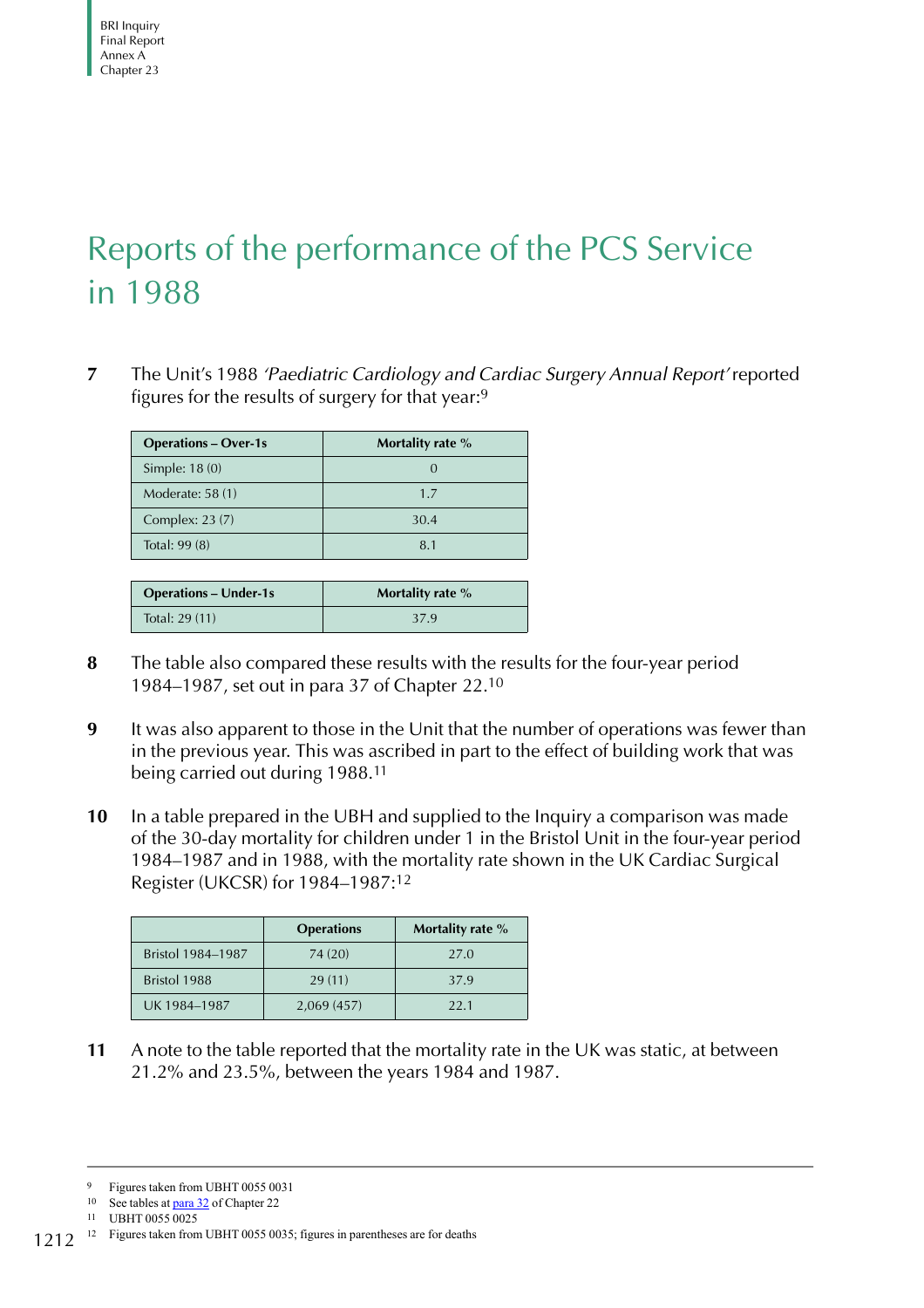**12** A comparison was also made of the 30-day mortality for children over 1 in the Bristol Unit in the four-year period 1984–1987 and in 1988, with the mortality rate shown in the UKCSR for 1987:13

|                   | <b>Operations</b> | Mortality rate % |
|-------------------|-------------------|------------------|
| Bristol 1984-1987 | 344               | 8.1              |
| Bristol 1988      | 99                | 8.1              |
| <b>UK1987</b>     | 1,657             | 7.7              |

**13** A further table was produced in the Annual Report showing a comparison between mortality figures for children under 1 at Bristol between 1984 and 1988 and in the 1987 UKCSR:14

|                   | <b>Operations</b> | Mortality rate % |
|-------------------|-------------------|------------------|
| Bristol 1984-1988 | 103               | 30.1             |
| UK 1987           | 588               | 23.5             |

Of those children treated in Bristol, there had been no deaths in 17 operations for the Atrial Switch procedure: the Sennings operation. Six out of seven who had been operated on for AVSD had died; as did three out of four who had been operated on for TGA plus VSD; five out of six for Truncus Arteriosus; and four out of 11 for TAPVD.15

**14** The tables also showed a comparison between mortality figures for children over 1 at Bristol between 1985 and 1988 and in the 1987 UKCSR, with the figures divided into groups: simple, moderate and complex surgery:16

| <b>Operations</b><br><b>Bristol 1985-1988</b> | Mortality rate %<br><b>Bristol 1985-1988</b> | Mortality rate %<br><b>UK1987</b> |
|-----------------------------------------------|----------------------------------------------|-----------------------------------|
| Simple: 100 (1)                               | 1.0                                          | 0.5                               |
| Moderate: 206 (12)                            | 5.8                                          | 5.7                               |
| Complex: 71 (19)                              | 26.8                                         | 19.8                              |

15 See Chapter 3 for an explanation of clinical terms

<sup>13</sup> Figures taken from UBHT 0055 0033

<sup>14</sup> Figures taken from UBHT 0055 0036

<sup>16</sup> Figures taken from UBHT 0055 0039 – 0040; figures in parentheses are for deaths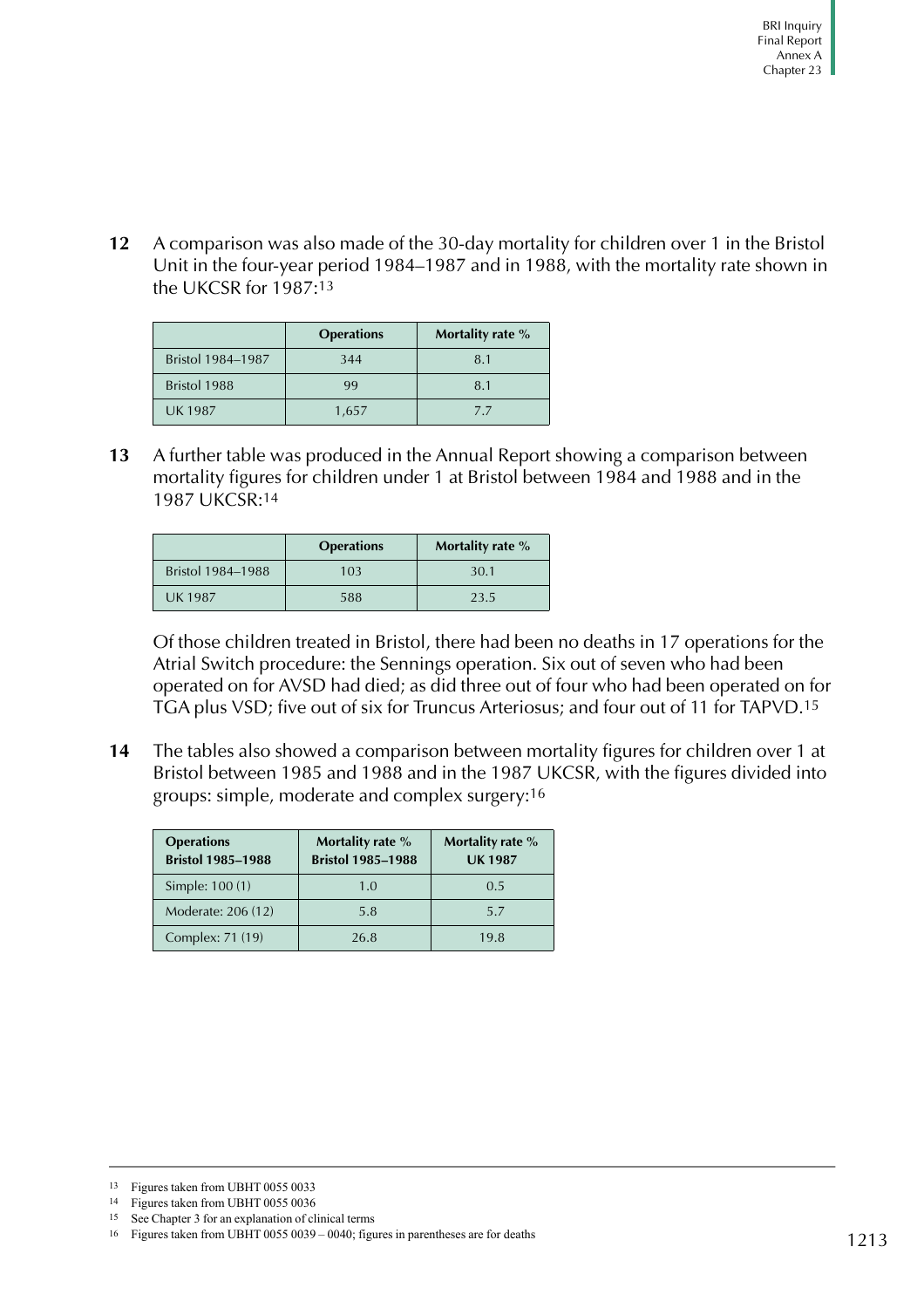BRI Inquiry Final Report Annex A Chapter 23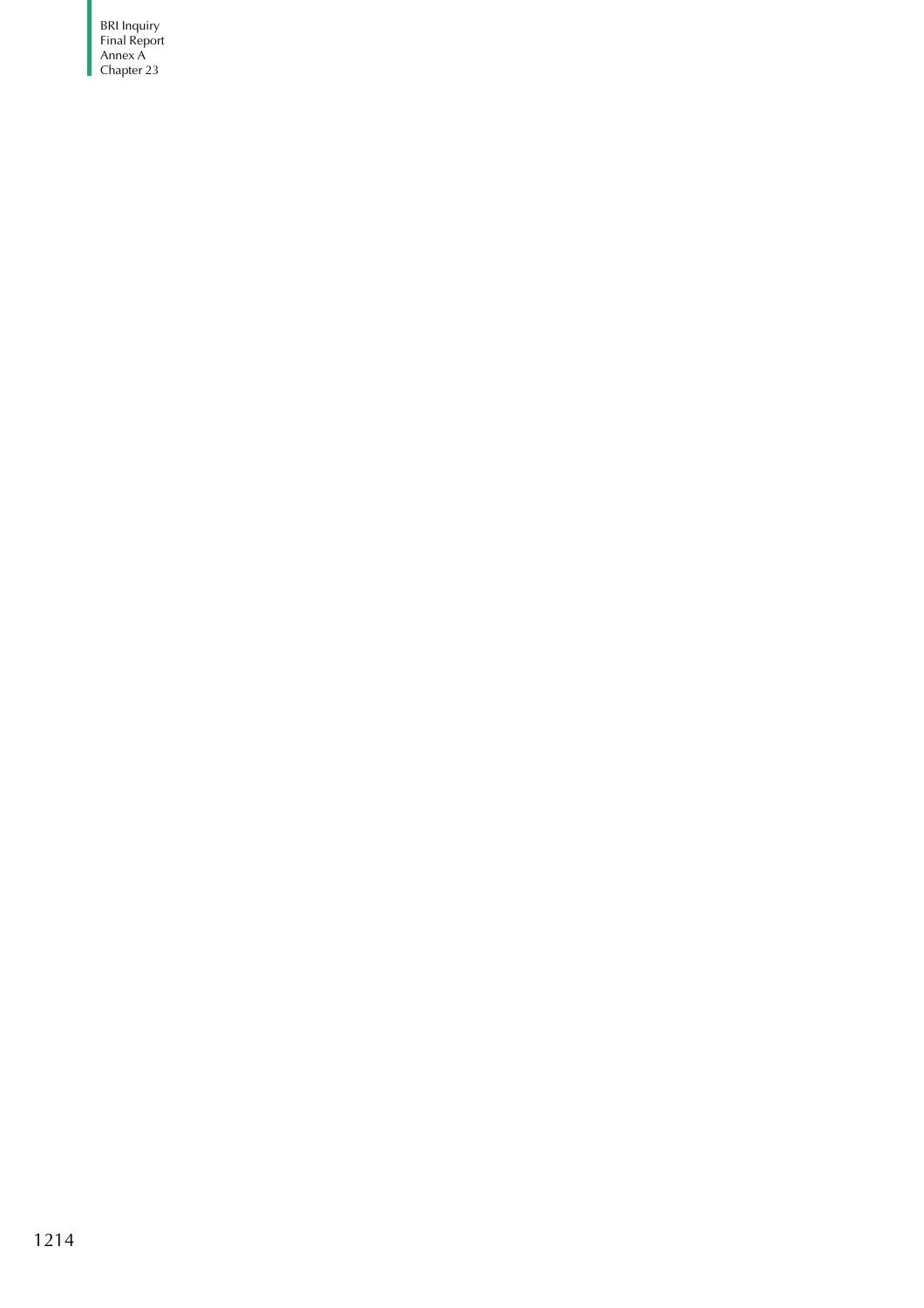# **Chapter 24 – Concerns 1989**

| Concerns                                              | 1216 |
|-------------------------------------------------------|------|
| Reports of the performance of the PCS Service in 1989 | 1218 |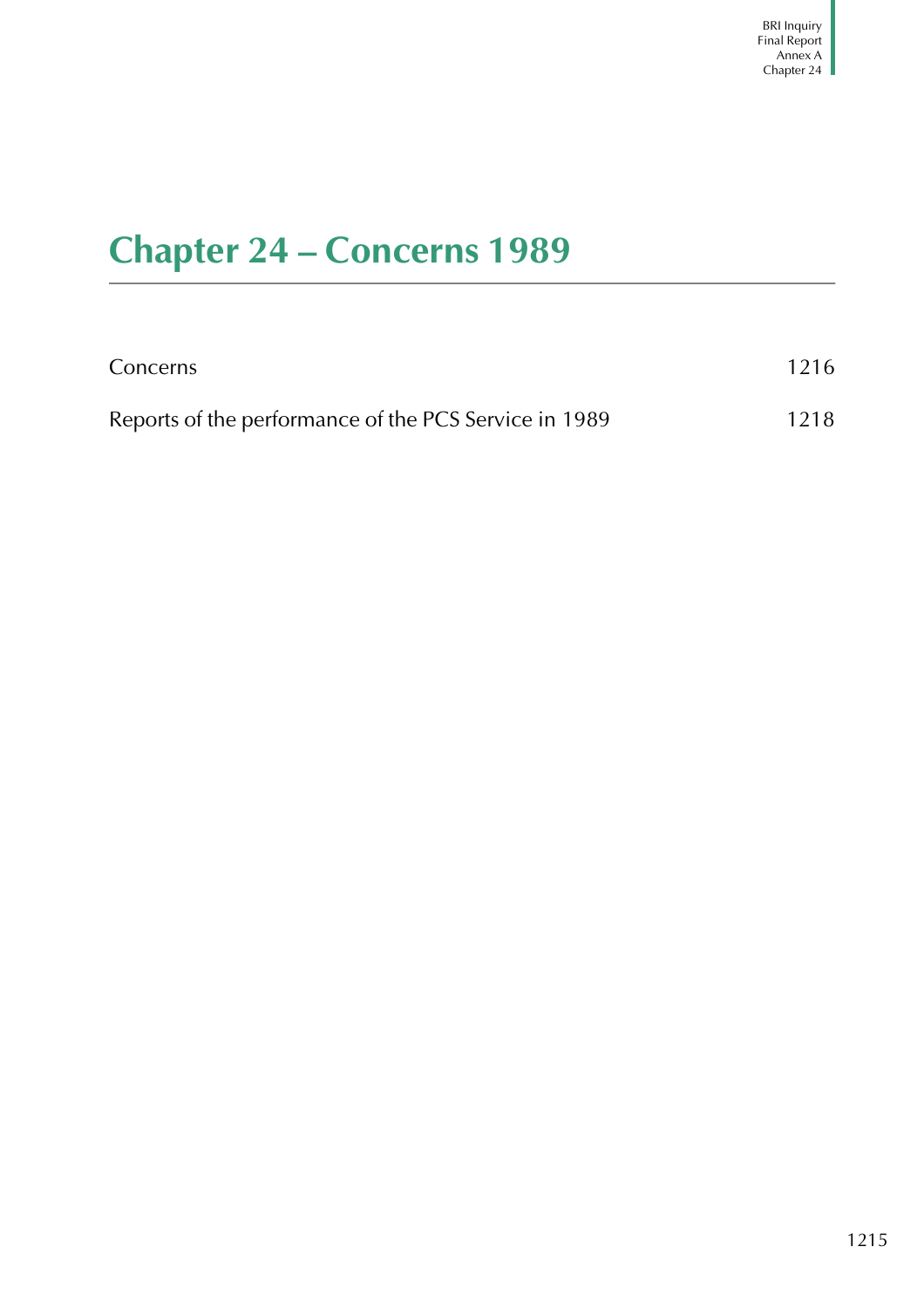### <span id="page-29-0"></span>Concerns

**1** In 1989 Dr Stephen Bolsin approached Professor Cedric Prys-Roberts, Professor of Anaesthesia at the University of Bristol, about his (Dr Bolsin's) developing concerns. In oral evidence Professor Prys-Roberts indicated that while he was unable to give a precise date:

'I can remember clearly the encounter in 1989 because Stephen Bolsin had only recently been appointed.'1

**2** Professor Prys-Roberts stated in his evidence that Dr Bolsin:

' ... expressed his concerns to me about problems in managing small babies following cardiac surgery by Mr Wisheart. He was concerned that the mortality in this group of patients was much higher than he had been accustomed to as a Senior Registrar at the Brompton Hospital, in London. I advised him that rather than create waves with little credible evidence, he would be better advised to collect prospective data on babies and children who he anaesthetised for cardiac surgery in Bristol, so that he could develop a clearer picture of what was going on.'2

- **3** In oral evidence Professor Prys-Roberts confirmed that Dr Bolsin's concerns were 'based on his experience of anaesthetising patients'.3
- **4** Asked about the phrase 'create waves', Professor Prys-Roberts said:

'Steve was a person who wanted to broadcast everything and make the whole world aware of what was going on right from the outset. He was not somebody who was introspective about these things. My concern at that stage was that he would say something which he might later regret without having the evidence to back it up and I suggested to him – because I think this is proper medical practice – that what he should do would be to keep records of what he was doing so that at a later date, if things turned out to be as they certainly have done, he would have evidence in the form of a logbook, in the form of other data that he may have collected on a prospective basis, but this was a personal thing. We all keep – I say ''we all'', I keep a personal logbook of every anaesthetic that I give and I follow up the patients. I think this is proper medical practice and I was advising Steve to do the same.'4

<sup>1</sup> T94 p. 1–2 Professor Prys-Roberts

<sup>2</sup> WIT 0382 0002 Professor Prys-Roberts

<sup>3</sup> T94 p. 3 Professor Prys-Roberts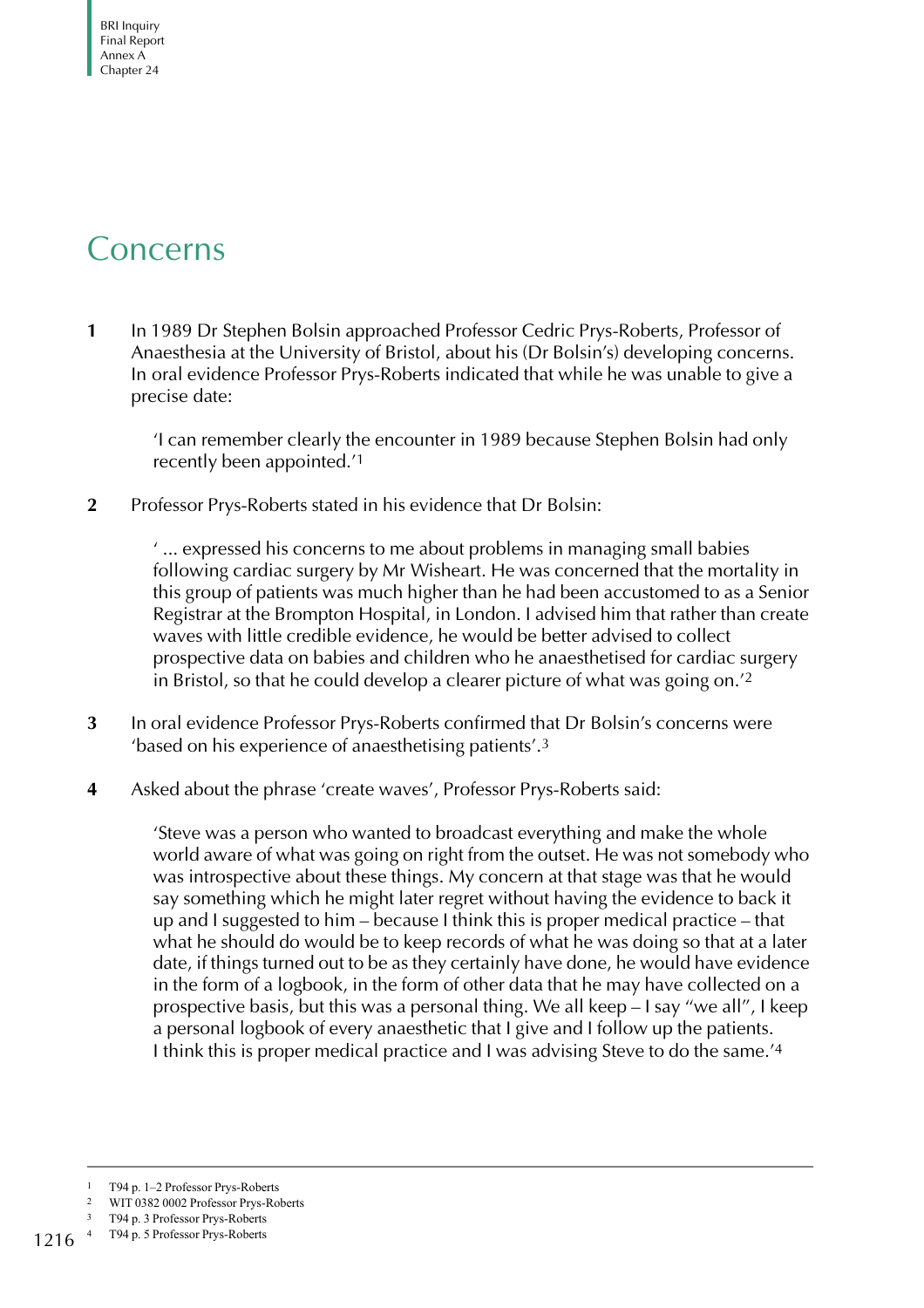**5** Dr Bolsin said that he could not remember the date of the 1989 meeting but speculated:

> 'I suspect it may have been possibly at the time of the Annual Report, or something like that.'5

**6** Dr Bolsin issued a report of his first year in post on 18 September 1989.6 He said:

'… I think that what I was interested in, in the Annual Report, was producing a mechanism whereby we could all constructively review results as they were presented on, let us say, an annual basis, and I think that one of the things that I would have expected, the kinds of meetings that I had outlined as being required in that first Annual Report would have been, ''Let us look at bypass times and crossclamp times and see how they compare with neighbouring centres or centres somewhere else''. So I was looking for a framework of acceptability, I was not looking at a hostile document that was going to point up all the serious shortfalls in the Unit as I saw it, because I did not see that as being necessarily a constructive stage at the end of the first year of my contract.'7

**7** He described the development of his concerns:

' … which would have included some mortality data and I suspect probably the report for 1989/90 which you have just shown us, which would have, I think, probably confirmed the concerns that I had. I think what developed in Bristol, in my mind, was the perception of a service that was under-achieving in terms of the outcomes that it should have expected for its paediatric cardiac surgical operations, particularly in the under-1 age group. That was not something that came as a flash of light, it was not a sudden examination of a statistical table, it was not suddenly looking at confidence limits not overlapping; it was a gradual growing awareness of a potential or real problem.'8

- **8** In a letter dated 27 September 1989 Dr Robert Johnson, consultant anaesthetist and Chairman of the Division of Anaesthesia, acknowledged the report and offered support to Dr Bolsin on matters such as '… combined morbidity and mortality meetings between anaesthesia and cardiac surgery'.9
- **9** Dr Bolsin stated that:

'… throughout my training I had kept a logbook of the patients that I had anaesthetised. I now began to record the outcomes on the patients that I was anaesthetising in the cardiac surgery unit in order to attempt to find the nature of

<sup>5</sup> T82 p. 68 Dr Bolsin

<sup>6</sup> UBHT 0061 0011 – 0017; *'1st Annual Report of Dr SN Bolsin'*. (This was the only such report issued)

<sup>7</sup> T80 p. 97–8 Dr Bolsin

<sup>8</sup> T80 p. 96 Dr Bolsin

<sup>9</sup> UBHT 0061 0018; letter from Dr Johnson to Dr Bolsin dated 27 September 1989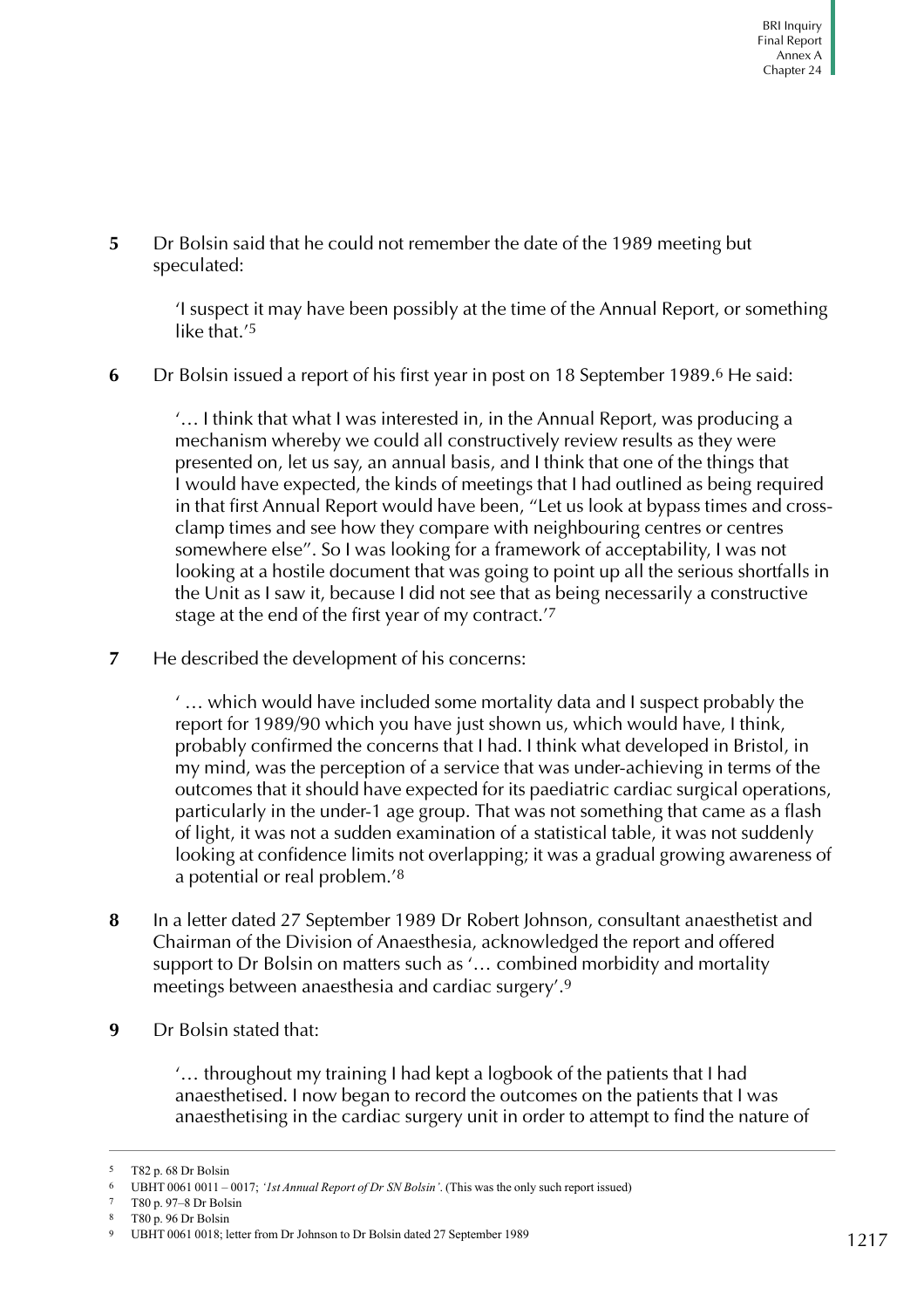the problem (if there was one) in the results of paediatric cardiac surgery. The audit commenced in September 1989 and provided some initial assessment of the mortality rates for operations within the paediatric cardiac surgery unit.'10

## <span id="page-31-0"></span>Reports of the performance of the PCS Service in 1989

**10** The Unit's 'Paediatric Cardiology and Cardiac Surgery Annual Report' 1989/90 included tables showing mortality rates for open-heart operations on children aged under 1 year in 1989, and compared this with the UK mortality figure for 1988:11

|               | <b>Patients</b> | Mortality rate % |
|---------------|-----------------|------------------|
| Bristol 1989  | 40(15)          | 37.5             |
| <b>UK1988</b> | 708             | 18.8             |

- **11** This was the first time since reports of this sort began that the UK mortality had dropped below 20%.
- **12** The Unit's 'Bristol Cardiac Surgery Annual Report' for 1989 included figures for individual open-heart operations on children aged under 1:12

| <b>Operations</b><br><b>Bristol 1984-1989</b> | Mortality rate %<br><b>Bristol 1984-1989</b> | Mortality rate %<br><b>UK1988</b> |
|-----------------------------------------------|----------------------------------------------|-----------------------------------|
| AVSD (complete): 13 (8)                       | 61.5                                         | 19.6                              |
| $TGA + VSD: 7(5)$                             | 71.4                                         | 37.8                              |
| Truncus Arteriosus: 8 (6)                     | 75.0                                         | 62.9                              |
| <b>TAPVD: 16 (7)</b>                          | 43.8                                         | 23.4                              |
| $TGA$ (Senning): 26 (0)                       | 0.0                                          | 10.1                              |

**13** As regards open-heart surgery on those over 1 year of age, the 'Bristol Cardiac Surgery Annual Report' for 1989 included a table, with the figures divided into groups: simple, moderate and complex surgery:13

<sup>10</sup> WIT 0080 0108 Dr Bolsin

<sup>11</sup> Figures taken from the tables at UBHT 0133 0085 and UBHT 0133 0086; *'Paediatric Cardiology and Cardiac Surgery Annual Report'*  1989/90; figures in parentheses are for deaths

<sup>12</sup> Figures taken from the table at JDW 0003 0079; *'Bristol Cardiac Surgery Annual Report'* 1989; figures in parentheses are for deaths

<sup>13</sup> Figures taken from the table at JDW 0003 0081 – 0082; *'Bristol Cardiac Surgery Annual Report'* 1989; figures in parentheses are for deaths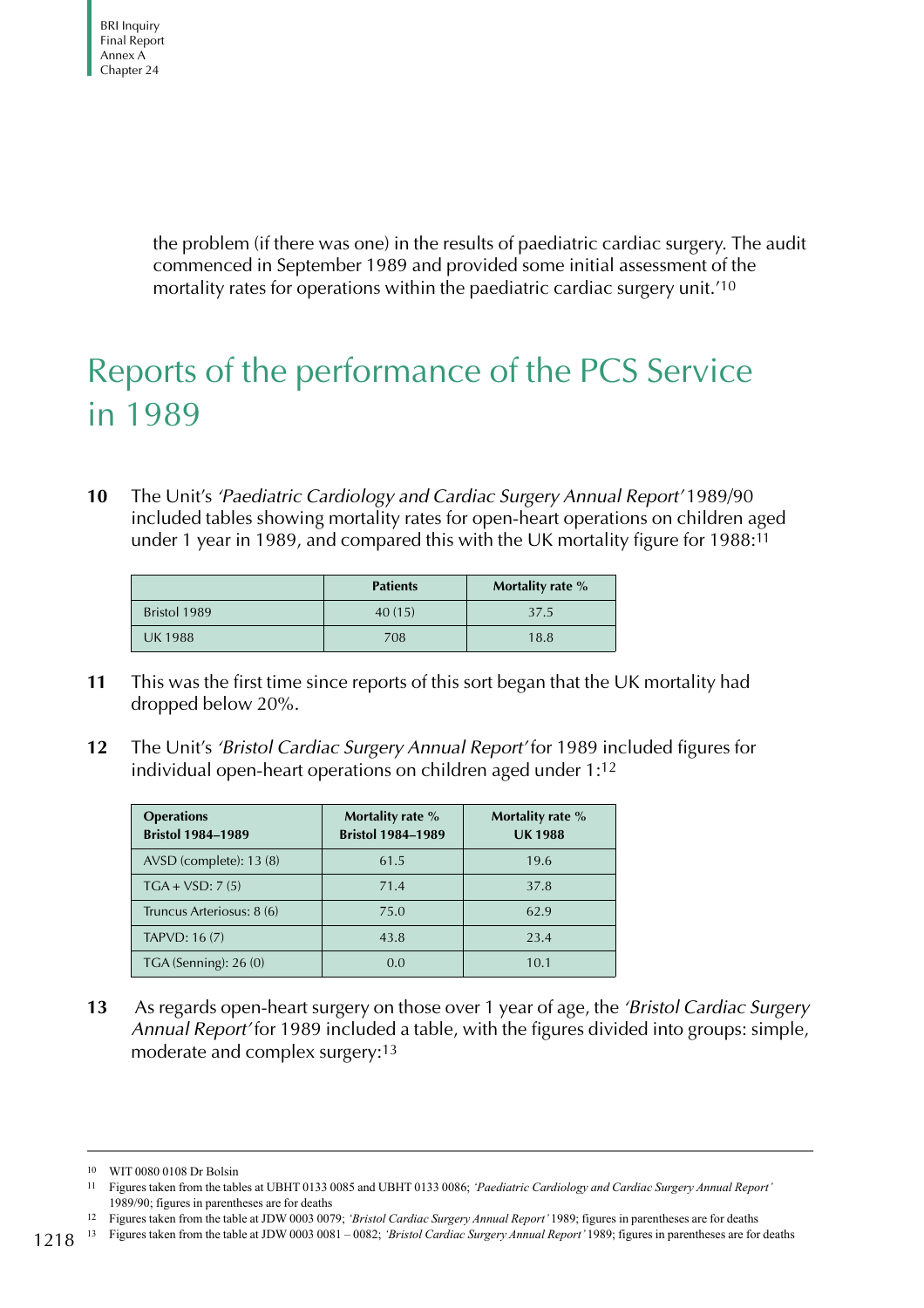| <b>Operations</b><br><b>Bristol 1989</b> | Mortality rate %<br><b>Bristol 1985-1989</b> | Mortality rate %<br><b>UK1988</b> |
|------------------------------------------|----------------------------------------------|-----------------------------------|
| Simple: $36(0)$                          | 0.7                                          | 0.56                              |
| Moderate: 60 (9)                         | 7.9                                          | 77                                |
| Complex: $14(4)$                         | 27.1                                         | 18.2                              |

- **14** The table also noted that the mortality rate for moderate operations in Bristol for 1989 was 15%. The mortality rate for complex operations at Bristol in the same period was 28.6%.
- **15** The comparisons between mortality rates in Bristol and the UK were made in the table annexed to the Annual Report. The figures correspond with the returns that the Unit made to the UK Cardiac Surgical Register.14